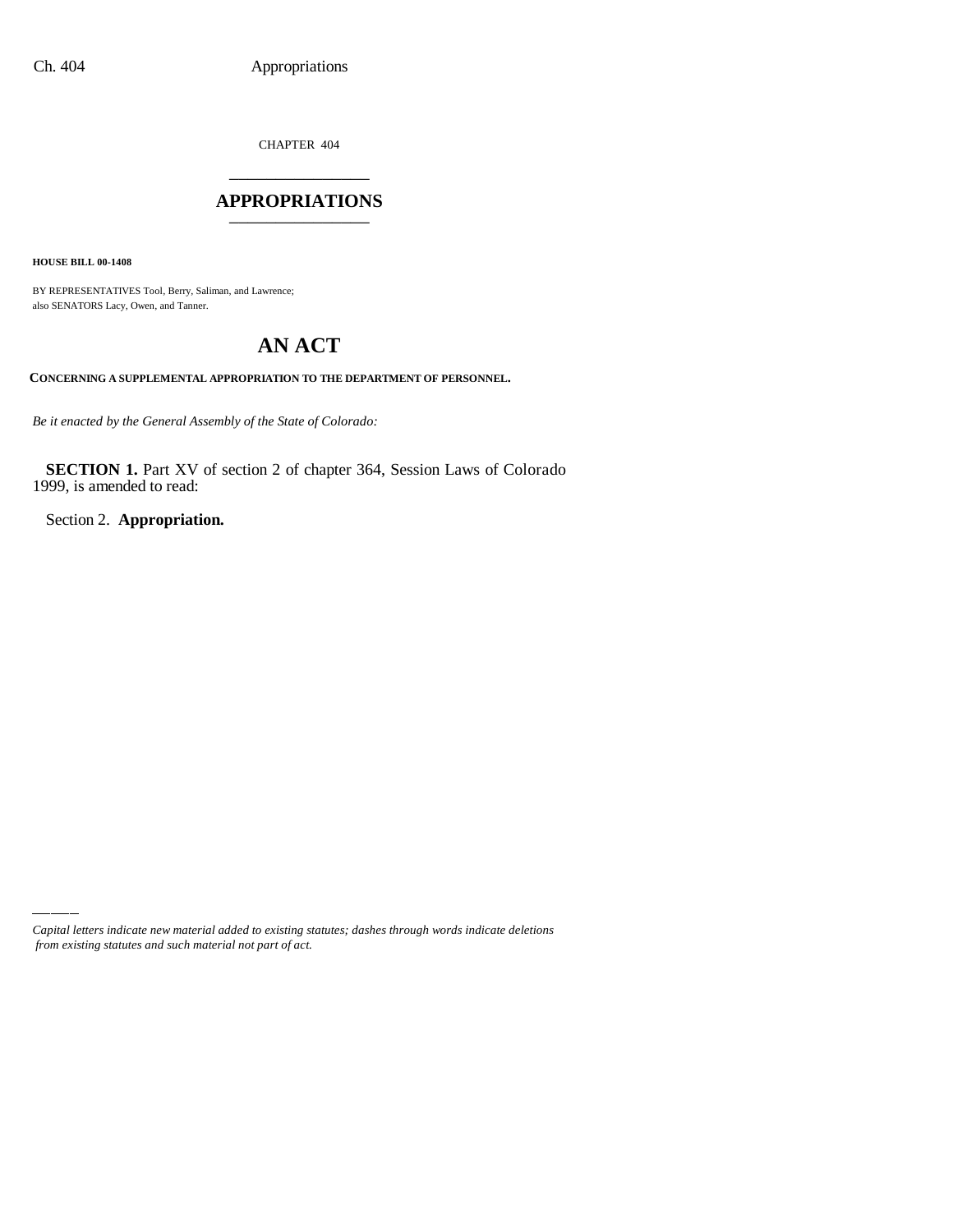|                                                         |                                 |  | APPROPRIATION FROM      |                |                       |                  |                |
|---------------------------------------------------------|---------------------------------|--|-------------------------|----------------|-----------------------|------------------|----------------|
|                                                         |                                 |  |                         | <b>GENERAL</b> |                       | <b>CASH</b>      |                |
|                                                         | ITEM &                          |  | <b>GENERAL</b>          | <b>FUND</b>    | <b>CASH</b>           | <b>FUNDS</b>     | <b>FEDERAL</b> |
|                                                         | <b>TOTAL</b><br><b>SUBTOTAL</b> |  | <b>FUND</b>             | <b>EXEMPT</b>  | <b>FUNDS</b>          | <b>EXEMPT</b>    | <b>FUNDS</b>   |
|                                                         | \$<br>\$                        |  | \$                      | \$             | \$                    | \$               | \$             |
|                                                         |                                 |  | <b>PART XV</b>          |                |                       |                  |                |
|                                                         |                                 |  | DEPARTMENT OF PERSONNEL |                |                       |                  |                |
| (1) EXECUTIVE DIRECTOR'S OFFICE <sup>40, 193, 194</sup> |                                 |  |                         |                |                       |                  |                |
| <b>Personal Services</b>                                | 1,138,616                       |  |                         |                |                       | $1,138,616(T)^a$ |                |
|                                                         | $(18.0$ FTE)                    |  |                         |                |                       |                  |                |
| Health, Life, and Dental                                | 1,162,370                       |  | 461,594                 |                | $5,333(T)^{b}$        | $695,443(T)^{a}$ |                |
| Short-term Disability                                   | 57,198                          |  | 26,326                  |                | $297(T)^{b}$          | $30,575(T)^{a}$  |                |
| Salary Survey,                                          |                                 |  |                         |                |                       |                  |                |
| Anniversary Increases,                                  |                                 |  |                         |                |                       |                  |                |
| and Shift Differential                                  | 1,404,206                       |  | 535,952                 |                | $6,688(T)^{b}$        | $861,566(T)^a$   |                |
| Workers' Compensation                                   | 555,401                         |  | 209,528                 |                | $2,636(T)^{b}$        | $343,237(T)^a$   |                |
| <b>Operating Expenses</b>                               | 90,544                          |  |                         |                |                       | $90,544(T)^a$    |                |
| Legal Services for                                      |                                 |  |                         |                |                       |                  |                |
| 3,131.7 hours                                           | 165,573                         |  | 107,400                 |                | $3,153(T)^{b}$        | $55,020(T)^a$    |                |
| <b>Purchase of Services</b>                             |                                 |  |                         |                |                       |                  |                |
| from Computer Center                                    | 380,872                         |  | 275,041                 |                |                       | $105,831(T)^{a}$ |                |
| Payment to Risk                                         |                                 |  |                         |                |                       |                  |                |
| Management and                                          |                                 |  |                         |                |                       |                  |                |
| <b>Property Funds</b>                                   | 202,370                         |  | 76,665                  |                | $960(T)$ <sup>b</sup> | $124,745(T)^{a}$ |                |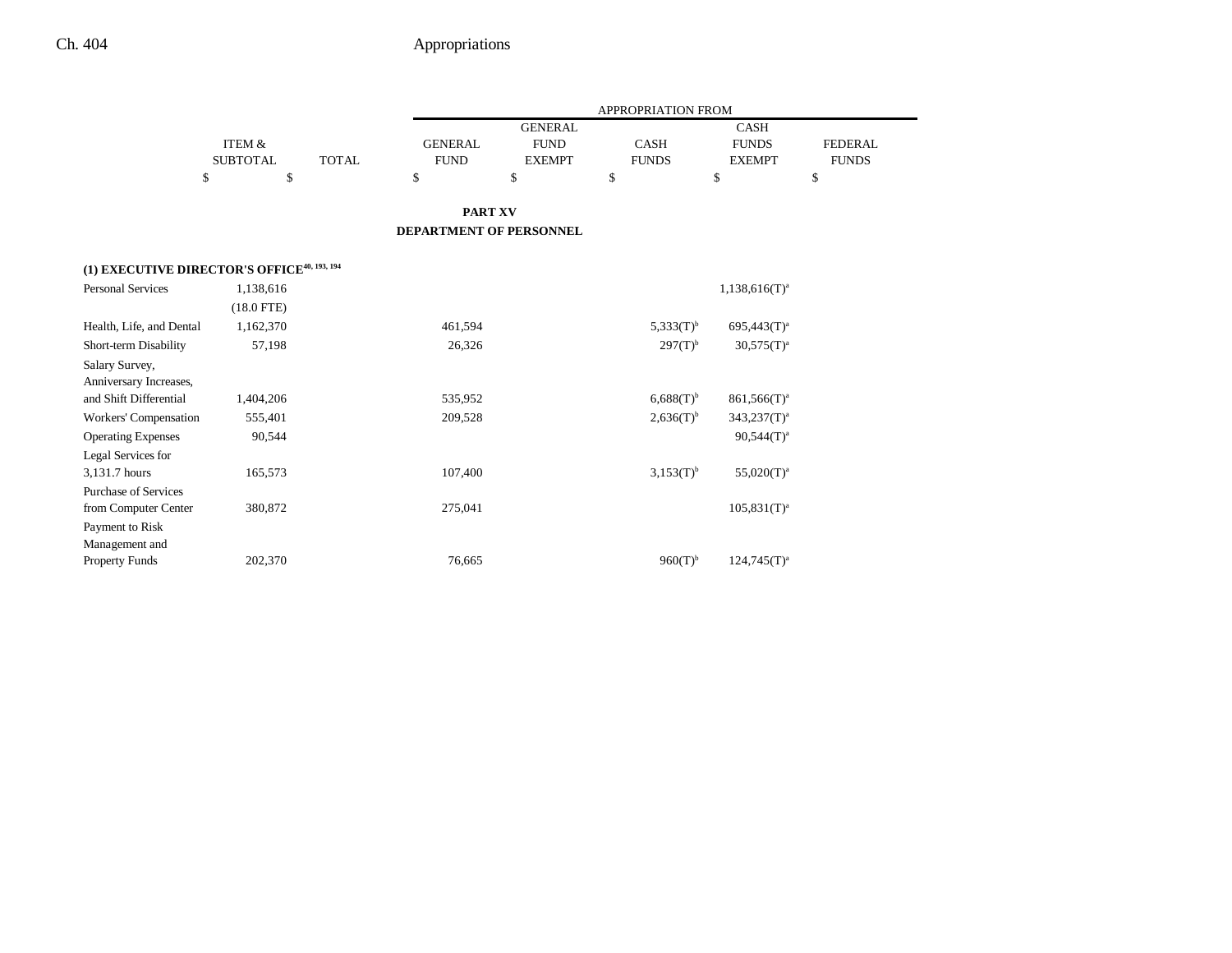| <b>Vehicle Lease Payments</b>    | 138.161   | 93,212    |                      | $44,949(T)^a$    |
|----------------------------------|-----------|-----------|----------------------|------------------|
| <b>Leased Space</b>              | 720,009   | 258,731   |                      | $461,278(T)^{a}$ |
| Capitol Complex                  |           |           |                      |                  |
| <b>Leased Space</b>              | 1,090,906 | 497.690   | 137,778 <sup>c</sup> | $455,438(T)^{a}$ |
| <b>Information Technology</b>    |           |           |                      |                  |
| Asset Maintenance <sup>195</sup> | 403.500   | 166.671   |                      | $236,829(T)^a$   |
| <b>Test Facility Lease</b>       | 100.477   | 100,477   |                      |                  |
| <b>Employment Security</b>       |           |           |                      |                  |
| <b>Contract Payment</b>          | 19.400    | 12,400    |                      | $7,000(T)^d$     |
| <b>Employees Emeritus</b>        |           |           |                      |                  |
| Retirement                       | 14,000    | 14,000    |                      |                  |
|                                  |           | 7,643,603 |                      |                  |

<sup>a</sup> Of these amounts, \$1,229,317 shall be from indirect cost recoveries from other divisions throughout the Department and \$3,414,754 shall be from user fees from other state agencies.

b These amounts shall be from the Deferred Compensation Fund.

c Of this amount, \$131,331 shall be from the Capitol Parking Fund and \$6,447(T) shall be from the Deferred Compensation Administration Fund.

d Of this amount, \$2,463 shall be from the Department of Human Services, \$1,320 shall be from the Department of Natural Resources, \$991 shall be from the Department of Personnel, \$800 shall be from the Department of Law, \$642 shall be from the Department of Agriculture, \$396 shall be from the Department of Local Affairs PUBLIC HEALTH AND ENVIRONMENT, \$109 shall be from the Department of Regulatory Agencies, \$95 shall be from the Department of Revenue, \$70 from the Department of Local Affairs, \$67 shall be from the Department of Corrections, \$34 shall be from the Department of Public Safety, and \$13 shall be from the Department of State.

| (2) HUMAN RESOURCE<br>SERVICES <sup>41, 196</sup> |              |           |                |
|---------------------------------------------------|--------------|-----------|----------------|
| (A) Services Section                              |              |           |                |
| <b>Personal Services</b>                          | 2,546,718    | 1,550,778 | $995,940(T)^3$ |
|                                                   | $(48.0$ FTE) |           |                |
|                                                   |              |           |                |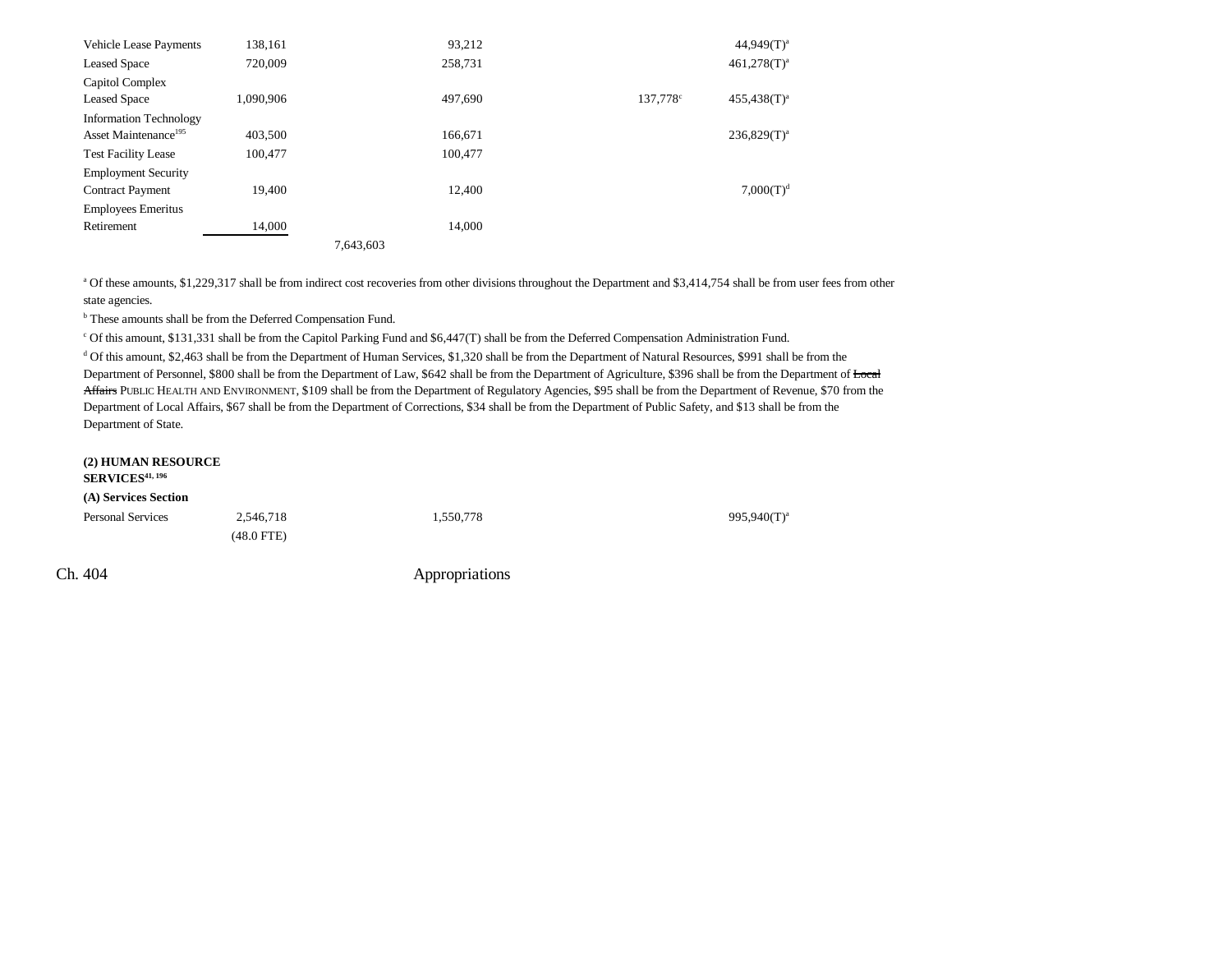|                                             |                           |              | <b>APPROPRIATION FROM</b>     |                                                |                      |                                              |                                |  |
|---------------------------------------------|---------------------------|--------------|-------------------------------|------------------------------------------------|----------------------|----------------------------------------------|--------------------------------|--|
|                                             | ITEM &<br><b>SUBTOTAL</b> | <b>TOTAL</b> | <b>GENERAL</b><br><b>FUND</b> | <b>GENERAL</b><br><b>FUND</b><br><b>EXEMPT</b> | CASH<br><b>FUNDS</b> | <b>CASH</b><br><b>FUNDS</b><br><b>EXEMPT</b> | <b>FEDERAL</b><br><b>FUNDS</b> |  |
|                                             | \$<br>\$                  |              | \$                            | \$                                             | \$                   | \$                                           | \$                             |  |
|                                             |                           |              |                               |                                                |                      |                                              |                                |  |
| <b>Operating Expenses</b><br>Colorado State | 165,343                   |              | 165,343                       |                                                |                      |                                              |                                |  |
| <b>Employees Assistance</b>                 |                           |              |                               |                                                |                      |                                              |                                |  |
| Program                                     | 268,707                   |              |                               |                                                |                      | $268,707(T)$ <sup>b</sup>                    |                                |  |
|                                             |                           |              |                               |                                                |                      | $(4.5$ FTE)                                  |                                |  |
| Colorado State                              |                           |              |                               |                                                |                      |                                              |                                |  |
| <b>Employees Assistance</b>                 |                           |              |                               |                                                |                      |                                              |                                |  |
| Program Indirect Cost<br>Assessment         | 25,667                    |              |                               |                                                |                      | $25,667(T)^{b}$                              |                                |  |
| Training                                    | 309,389                   |              |                               |                                                | $20,586^{\circ}$     | 288,803(T) <sup>d</sup>                      |                                |  |
|                                             |                           |              |                               |                                                |                      | $(3.5$ FTE)                                  |                                |  |
| <b>Training Indirect Cost</b>               |                           |              |                               |                                                |                      |                                              |                                |  |
| Assessment                                  | 48,342                    |              |                               |                                                |                      | $48,342(T)^{d}$                              |                                |  |
| Performance Based Pay                       |                           |              |                               |                                                |                      |                                              |                                |  |
| Personal Services <sup>197</sup>            | 129,632                   |              | 129,632                       |                                                |                      |                                              |                                |  |
|                                             |                           |              | $(2.0$ FTE)                   |                                                |                      |                                              |                                |  |
| Performance Based Pay                       |                           |              |                               |                                                |                      |                                              |                                |  |
| <b>Operating Expenses</b>                   | 96,325                    |              | 96,325                        |                                                |                      |                                              |                                |  |
|                                             |                           |              |                               |                                                |                      |                                              |                                |  |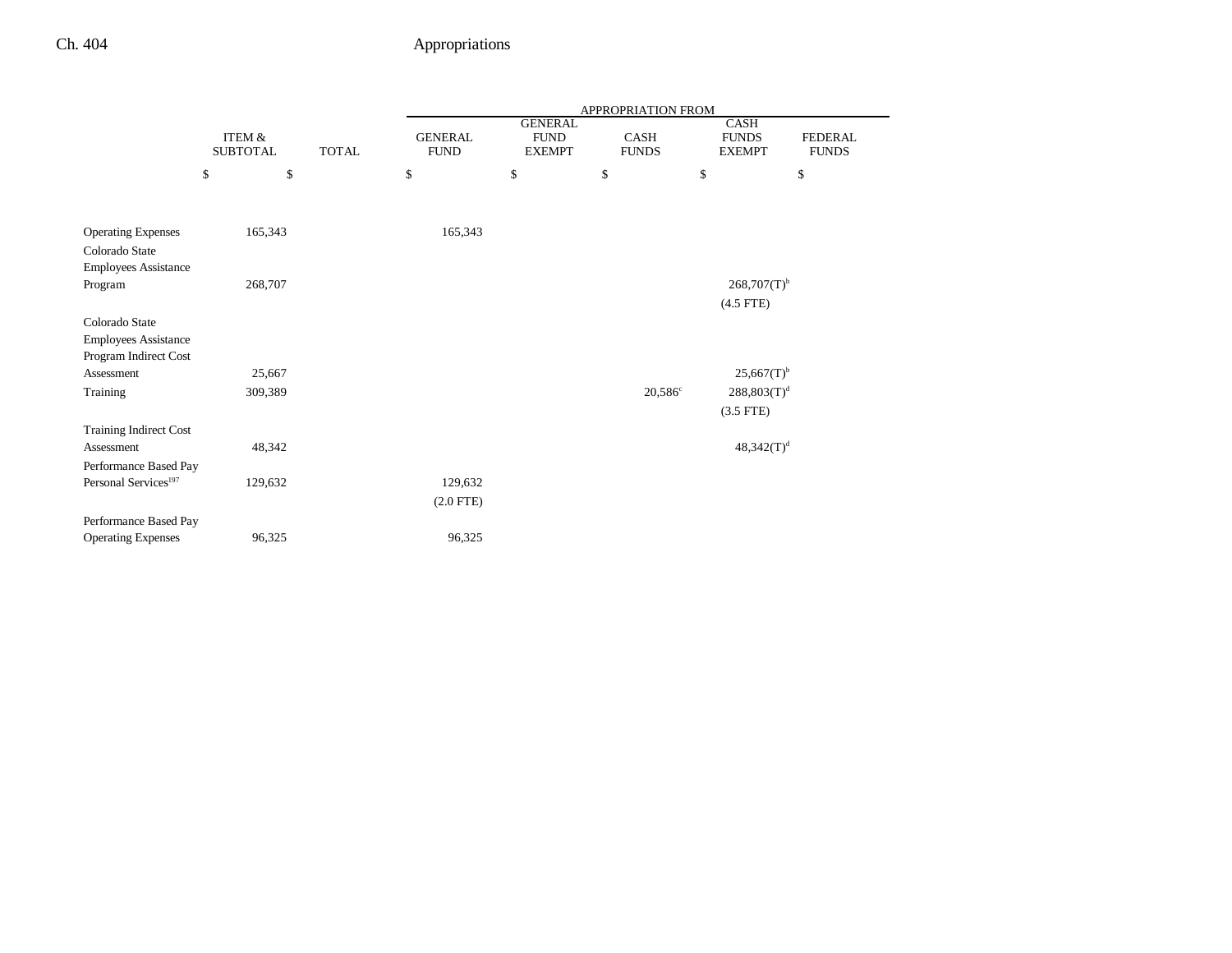| Performance Based Pay    |           |       |
|--------------------------|-----------|-------|
| Legal Services for 101.8 |           |       |
| hours                    | 5.382     | 5.382 |
|                          | 3.595.505 |       |

<sup>a</sup> This amount shall be from indirect cost recoveries from other divisions within the department.

**b** These amounts shall be from Colorado State Employees Assistance Program revenues from state agencies.

<sup>c</sup> This amount shall be from the sale of job reference manuals and training revenues from non-state agencies.

d These amounts shall be from training revenues from state agencies.

#### **(B) Benefits**

| <b>Personal Services</b>    | 731,949      |
|-----------------------------|--------------|
|                             | $(11.0$ FTE) |
| <b>Operating Expenses</b>   | 61,715       |
| <b>Utilization Review</b>   | 66,629       |
| Deferred Compensation       |              |
| Administration and          |              |
| Communication               | 539,460      |
| Defined Contribution        |              |
| Plans PLANS <sup>197a</sup> | 6,258        |
| <b>Indirect Cost</b>        |              |
| Assessment                  | 75,820       |
|                             | 1,481,831    |

a Of this amount, \$789,862 shall be from the Deferred Compensation Fund and \$6,258 shall be from the Defined Contribution Fund.

<sup>b</sup> This amount shall be from the Benefits Administration Fund, which is counted as cash funds exempt because the funds are generated from employee contributions.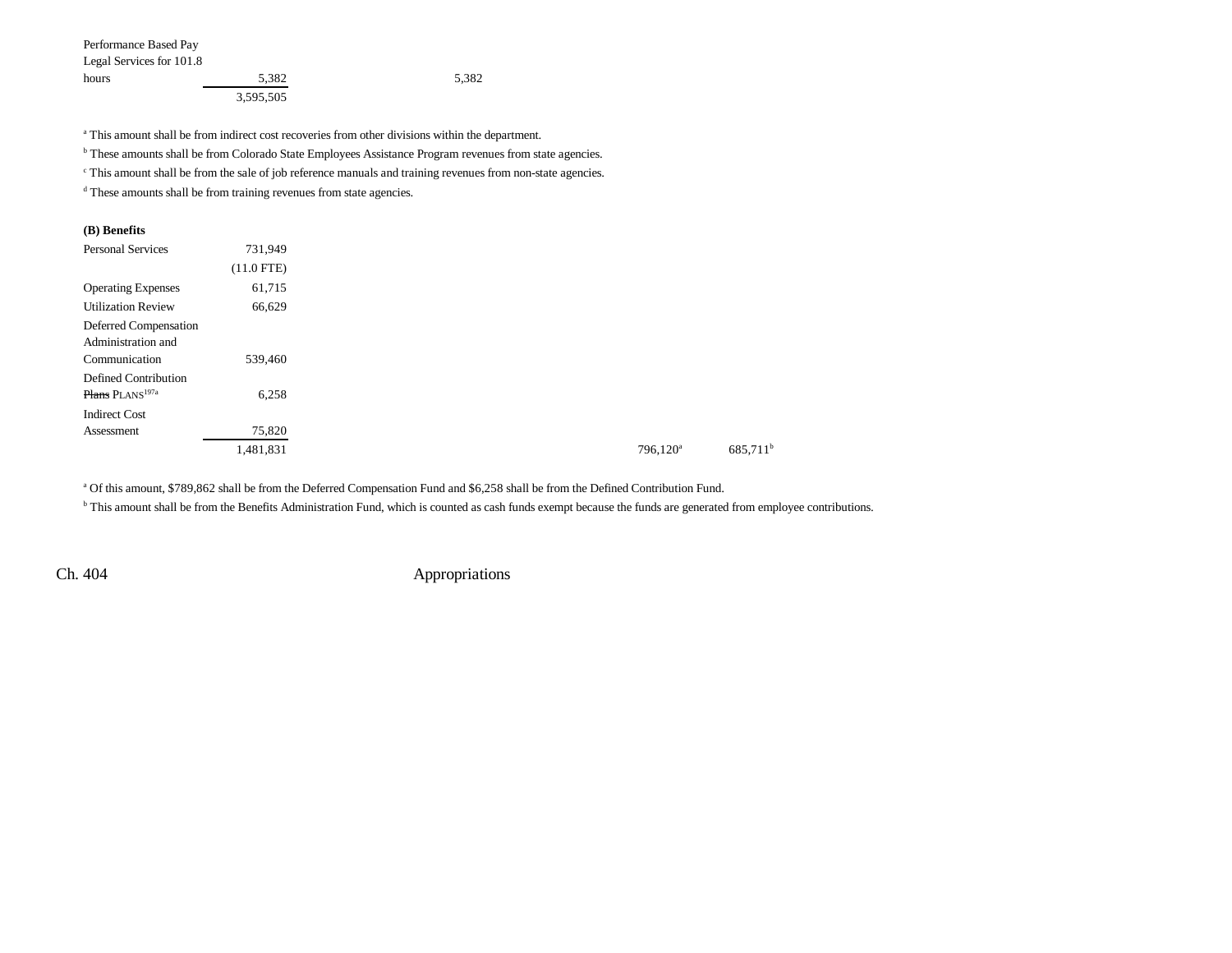$\overline{\phantom{a}}$ 

|                                                    |                                              |  | APPROPRIATION FROM            |                                                |                             |                           |                                |  |
|----------------------------------------------------|----------------------------------------------|--|-------------------------------|------------------------------------------------|-----------------------------|---------------------------|--------------------------------|--|
|                                                    | ITEM $\&$<br><b>SUBTOTAL</b><br><b>TOTAL</b> |  | <b>GENERAL</b><br><b>FUND</b> | <b>GENERAL</b><br><b>FUND</b><br><b>EXEMPT</b> | <b>CASH</b><br><b>FUNDS</b> |                           | <b>FEDERAL</b><br><b>FUNDS</b> |  |
|                                                    | \$<br>\$                                     |  | \$                            | \$                                             | \$                          | \$                        | \$                             |  |
| (C) Liability, Property, and Workers' Compensation |                                              |  |                               |                                                |                             |                           |                                |  |
| Liability and Property                             |                                              |  |                               |                                                |                             |                           |                                |  |
| <b>Personal Services</b><br>221,378                |                                              |  |                               |                                                |                             | $221,378(T)^{a}$          |                                |  |
|                                                    |                                              |  |                               |                                                |                             | $(3.0$ FTE)               |                                |  |
| Liability and Property                             |                                              |  |                               |                                                |                             |                           |                                |  |
| <b>Operating Expenses</b>                          | 17,216                                       |  |                               |                                                |                             | $17,216(T)^a$             |                                |  |
| <b>Liability Premiums</b>                          | 9,344,100                                    |  |                               |                                                | 1,868,379 <sup>b</sup>      | 7,475,721 <sup>c</sup>    |                                |  |
| <b>Property Premiums</b>                           | 2,800,000                                    |  |                               |                                                | 775,880 <sup>b</sup>        | 2,024,120(T) <sup>d</sup> |                                |  |
| Workers' Compensation                              |                                              |  |                               |                                                |                             |                           |                                |  |
| Premiums                                           | 31,934,506                                   |  |                               |                                                | $4,663,299$ <sup>b</sup>    | 27,271,207 <sup>e</sup>   |                                |  |
|                                                    |                                              |  |                               |                                                |                             | $(6.0$ FTE)               |                                |  |
| <b>Indirect Cost</b>                               |                                              |  |                               |                                                |                             |                           |                                |  |
| Assessment                                         | 107,840                                      |  |                               |                                                |                             | $107,840(T)^a$            |                                |  |
|                                                    | 44,425,040                                   |  |                               |                                                |                             |                           |                                |  |

a These amounts shall be from state agency appropriations to the Risk Management Fund and the Self-Insured Property Fund.

b Of these amounts, \$6,988,189(T) shall be from the Department of Higher Education, \$132,313 shall be from the Colorado Compensation Insurance Authority, \$182,218 shall be from the Colorado Student Loan Program, and \$4,838(T) shall be from Colorado State Lottery.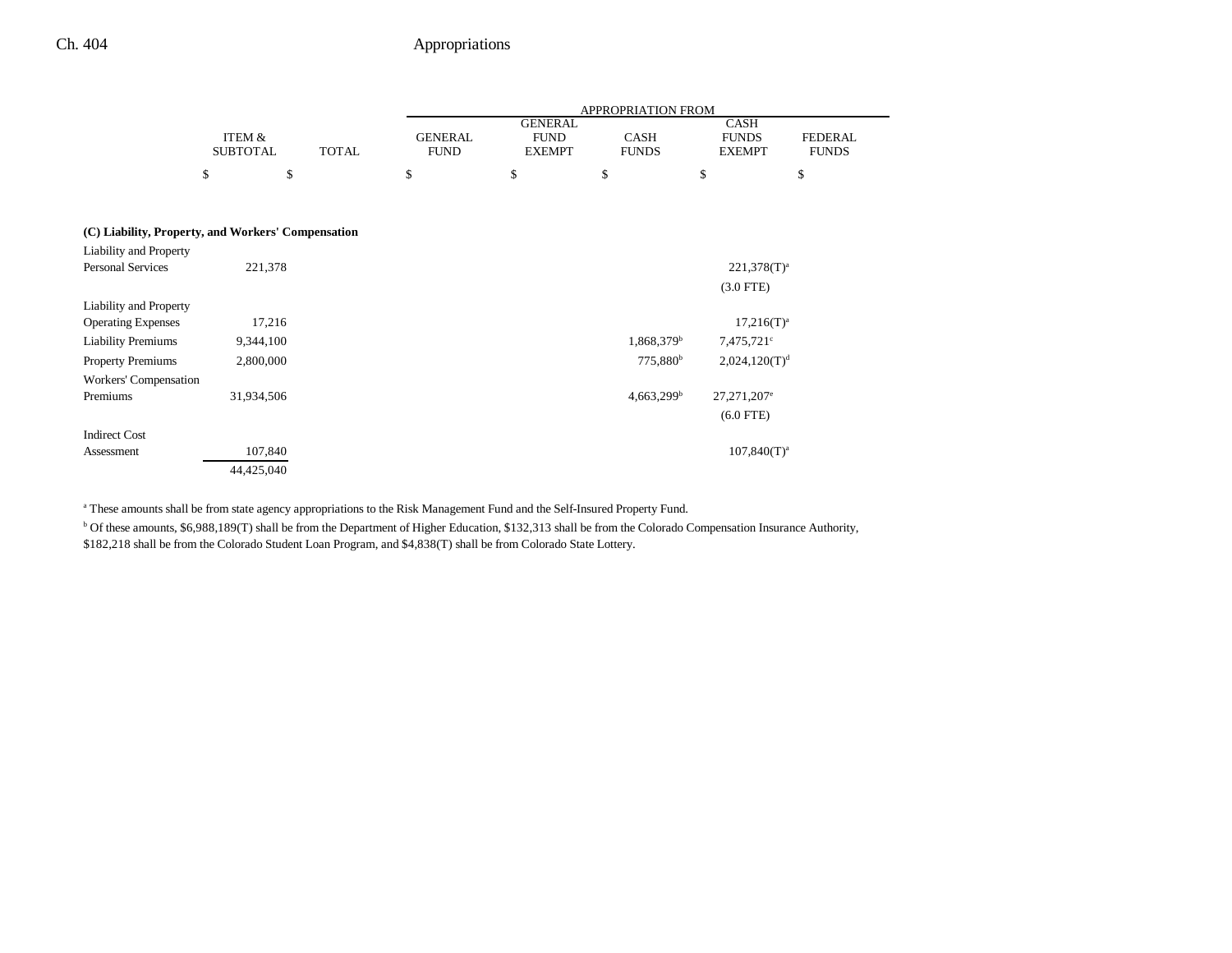c Of this amount, \$1,303,503(T) shall be from the Department of Transportation, \$205,765 shall be from reserves in the Risk Management Fund, \$46,527(T) shall be from the Department of Higher Education, and \$5,919,926(T) shall be from state agency appropriations to the Risk Management Fund.

d Of this amount, \$906,438 shall be from the Department of Higher Education, \$140,280 shall be from the Department of Transportation, and \$977,402 shall be from state agency appropriations to the Self-Insured Property Fund.

e Of this amount, \$4,841,796 shall be from reserves in the Workers' Compensation Account of the Risk Management Fund, \$4,475,716(T) shall be from the Department of Transportation, \$1,681,814(T) shall be from the Department of Higher Education, and \$16,271,881(T) shall be from state agency appropriations for workers' compensation premiums.

| 49,502,376 |
|------------|
|------------|

# **(3) PERSONNEL**

| <b>BOARD</b>              |             |         |         |           |                     |
|---------------------------|-------------|---------|---------|-----------|---------------------|
| <b>Personal Services</b>  | 333,379     |         |         |           |                     |
|                           | $(5.0$ FTE) |         |         |           |                     |
| <b>Operating Expenses</b> | 21,431      |         |         |           |                     |
|                           | 27,485      |         |         |           |                     |
|                           |             | 354,810 | 352,810 | $1,200^a$ | 800(T) <sup>b</sup> |
|                           |             | 360,864 | 358,864 |           |                     |

<sup>a</sup> This amount shall be from receipts collected for copies of information and case documentation.

b This amount shall be from receipts from state agencies for copies of information and case documentation.

| (4) INFORMATION MANAGEMENT  |
|-----------------------------|
| COMMISSION <sup>35,42</sup> |

| <b>Personal Services</b>  | 526,520     |
|---------------------------|-------------|
|                           | $(8.0$ FTE) |
| <b>Operating Expenses</b> | 39.989      |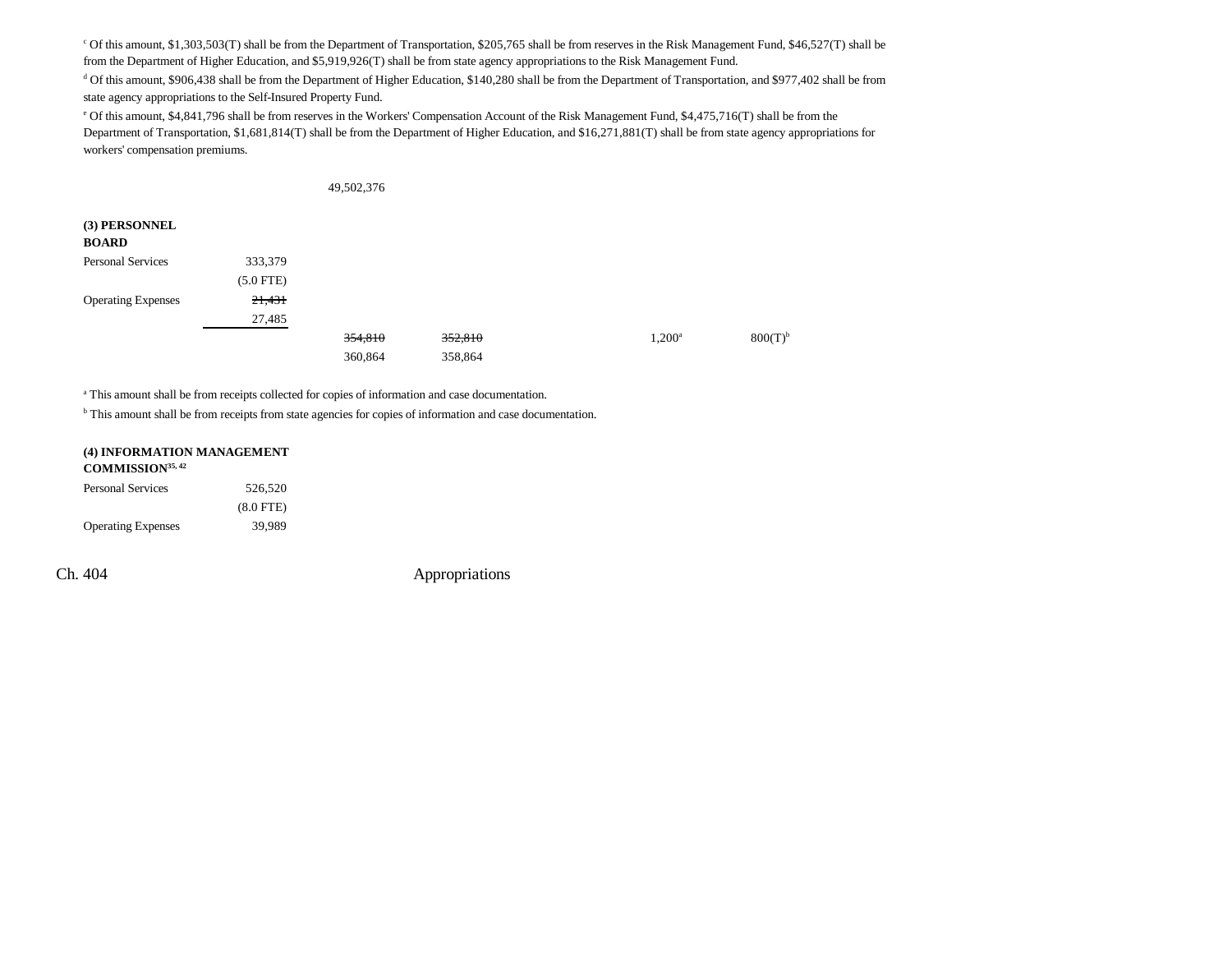|                                                                        |                                                    |              | APPROPRIATION FROM            |                                                |                      |                                                   |                                |
|------------------------------------------------------------------------|----------------------------------------------------|--------------|-------------------------------|------------------------------------------------|----------------------|---------------------------------------------------|--------------------------------|
|                                                                        | ITEM &<br><b>SUBTOTAL</b>                          | <b>TOTAL</b> | <b>GENERAL</b><br><b>FUND</b> | <b>GENERAL</b><br><b>FUND</b><br><b>EXEMPT</b> | CASH<br><b>FUNDS</b> | CASH<br><b>FUNDS</b><br><b>EXEMPT</b>             | <b>FEDERAL</b><br><b>FUNDS</b> |
|                                                                        | \$<br>\$                                           |              | $\mathbb{S}$                  | \$                                             | \$                   | \$                                                | \$                             |
| <b>Contractual Services</b><br>Year 2000 Projects <sup>198</sup>       | 77,258<br>847,479<br>$(1.0$ FTE)                   | 1,491,246    | 1,491,246                     |                                                |                      |                                                   |                                |
| (5) CENTRAL<br><b>SERVICES</b><br>(A) Administration<br><b>Section</b> |                                                    |              |                               |                                                |                      |                                                   |                                |
| <b>Personal Services</b>                                               | 581,363<br>577,063<br>$(10.3 FTE)$<br>$(10.0$ FTE) |              |                               |                                                |                      |                                                   |                                |
| <b>Operating Expenses</b><br><b>Indirect Cost</b><br>Assessment        | 110,079<br>1,247,296<br>1,938,738<br>1,934,438     |              |                               |                                                | $16,500^{\rm a}$     | $+922,238$ (T) <sup>b</sup><br>$1,917,938(T)^{b}$ |                                |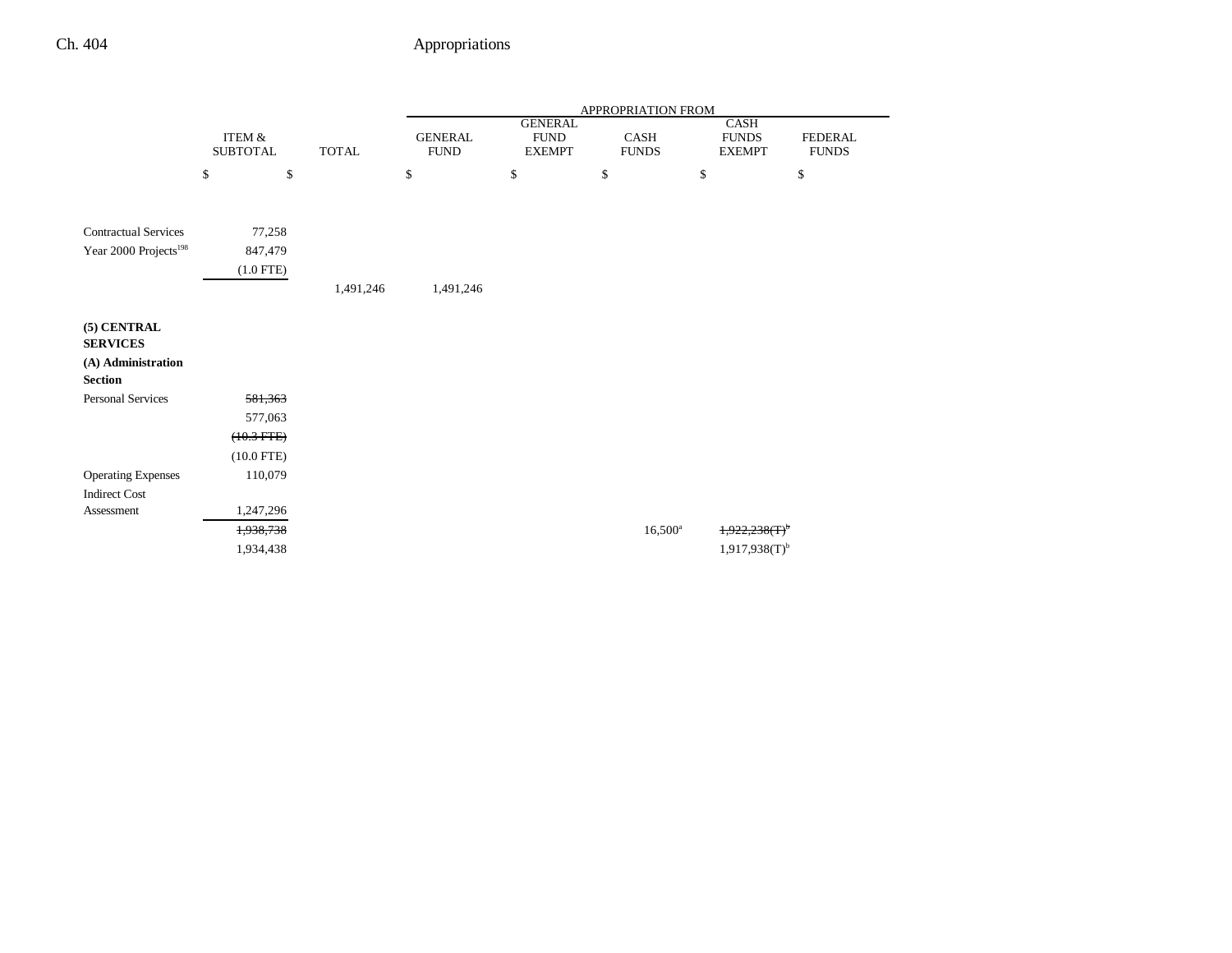a This amount shall be from user fees from non-state agencies.

b This amount shall be from various sections of Central Services.

## **(B) Reprographics**

| <b>Personal Services</b>  | 1,223,342            |  |                   |                             |
|---------------------------|----------------------|--|-------------------|-----------------------------|
|                           | 1,073,342            |  |                   |                             |
|                           | $(33.1 \text{ FFE})$ |  |                   |                             |
|                           | $(31.1$ FTE)         |  |                   |                             |
| <b>Operating Expenses</b> | 2,081,129            |  |                   |                             |
|                           | 3,304,471            |  | $247,500^{\circ}$ | $3,056,971(T)$ <sup>b</sup> |
|                           | 3,154,471            |  |                   | $2,906,971(T)$ <sup>b</sup> |

a This amount shall be from user fees from non-state agencies.

 $<sup>b</sup>$  This amount shall be from user fees from state agencies.</sup>

| (C) Microfilm             |              |
|---------------------------|--------------|
| <b>Personal Services</b>  | 308,384      |
|                           | 505,649      |
|                           | $(11.0$ FTE) |
| <b>Operating Expenses</b> | 130,600      |
|                           | 291,417      |
|                           | 438,984      |
|                           | 797,066      |

<sup>a</sup> This amount shall be from user fees from non-state agencies.

 $^{\rm b}$  This amount shall be from user fees from state agencies.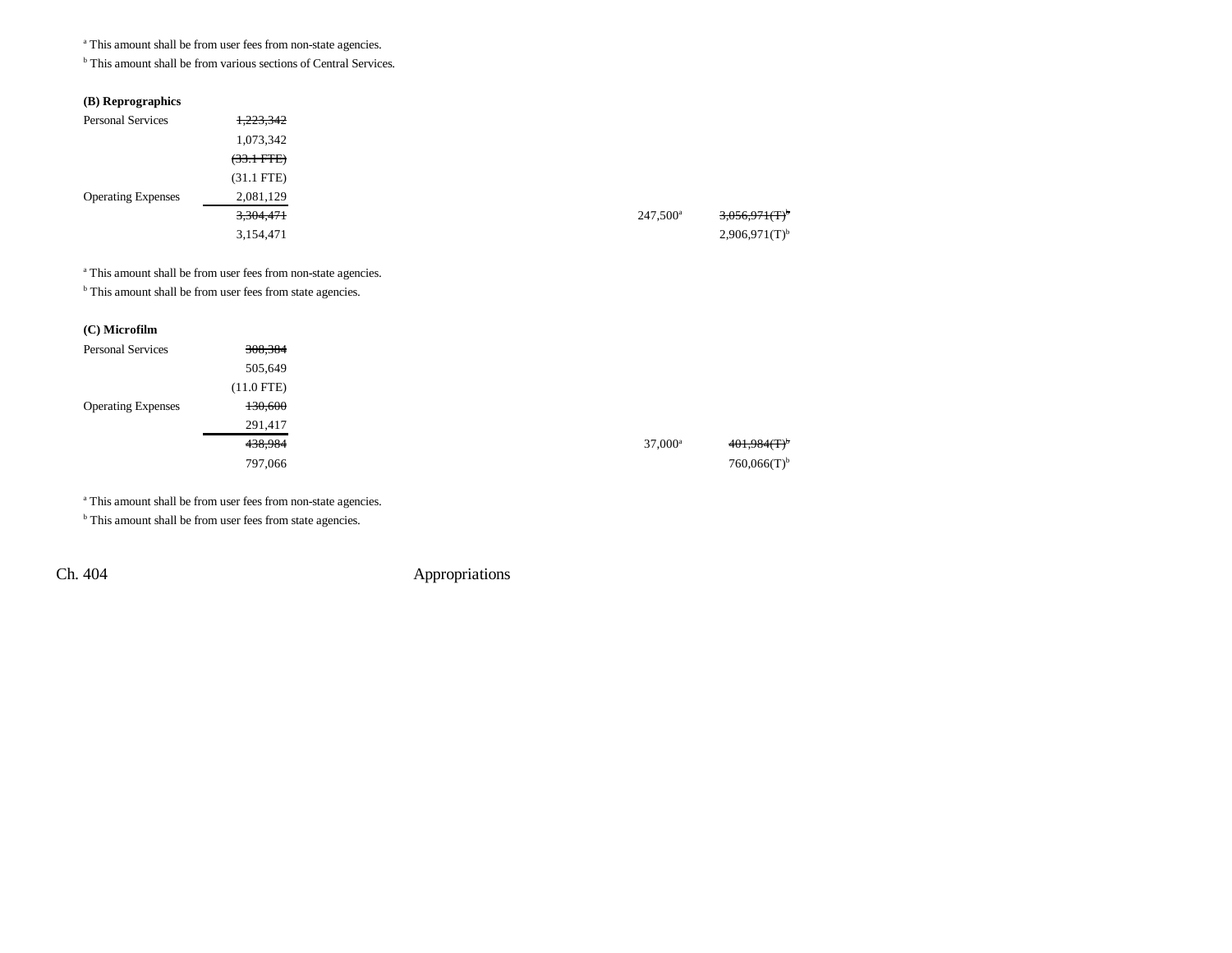|                                                                           |                                      |              |              |                               |                                                | APPROPRIATION FROM     |                                       |                                |
|---------------------------------------------------------------------------|--------------------------------------|--------------|--------------|-------------------------------|------------------------------------------------|------------------------|---------------------------------------|--------------------------------|
|                                                                           | <b>ITEM &amp;</b><br><b>SUBTOTAL</b> |              | <b>TOTAL</b> | <b>GENERAL</b><br><b>FUND</b> | <b>GENERAL</b><br><b>FUND</b><br><b>EXEMPT</b> | CASH<br><b>FUNDS</b>   | CASH<br><b>FUNDS</b><br><b>EXEMPT</b> | <b>FEDERAL</b><br><b>FUNDS</b> |
|                                                                           | \$                                   | \$           |              | \$                            | \$                                             | \$                     | \$                                    | \$                             |
|                                                                           |                                      |              |              |                               |                                                |                        |                                       |                                |
| (D) Motor Pool/Garage/Fleet Management <sup>199, 200</sup>                |                                      |              |              |                               |                                                |                        |                                       |                                |
| (1) Fleet Management                                                      |                                      |              |              |                               |                                                |                        |                                       |                                |
| Program Expense                                                           |                                      | 9,506,599    |              |                               |                                                | $441,652$ <sup>a</sup> | $9,064,947(T)$ <sup>b</sup>           |                                |
|                                                                           |                                      | $(11.2$ FTE) |              |                               |                                                |                        |                                       |                                |
| <sup>a</sup> This amount shall be from user fees from non-state agencies. |                                      |              |              |                               |                                                |                        |                                       |                                |
| <sup>b</sup> This amount shall be from user fees from state agencies.     |                                      |              |              |                               |                                                |                        |                                       |                                |
| (2) Vehicle                                                               |                                      |              |              |                               |                                                |                        |                                       |                                |
| Replacement                                                               |                                      |              |              |                               |                                                |                        |                                       |                                |
| Administration <sup>201</sup>                                             |                                      | 537,011      |              |                               |                                                |                        |                                       |                                |
|                                                                           |                                      | $(5.3$ FTE)  |              |                               |                                                |                        |                                       |                                |
| Vehicle Replacement                                                       |                                      |              |              |                               |                                                |                        |                                       |                                |
| Expense                                                                   |                                      | 15,897,851   |              |                               |                                                |                        |                                       |                                |
|                                                                           |                                      | 14,350,851   |              |                               |                                                |                        |                                       |                                |
| Treasury Loan                                                             |                                      |              |              |                               |                                                |                        |                                       |                                |
| $\mbox{Payback}^{201}$                                                    |                                      | 1,400,000    |              |                               |                                                |                        |                                       |                                |
|                                                                           |                                      | 17,834,862   |              |                               |                                                | 721,592 <sup>a</sup>   | 17,113,270(T) <sup>t</sup>            |                                |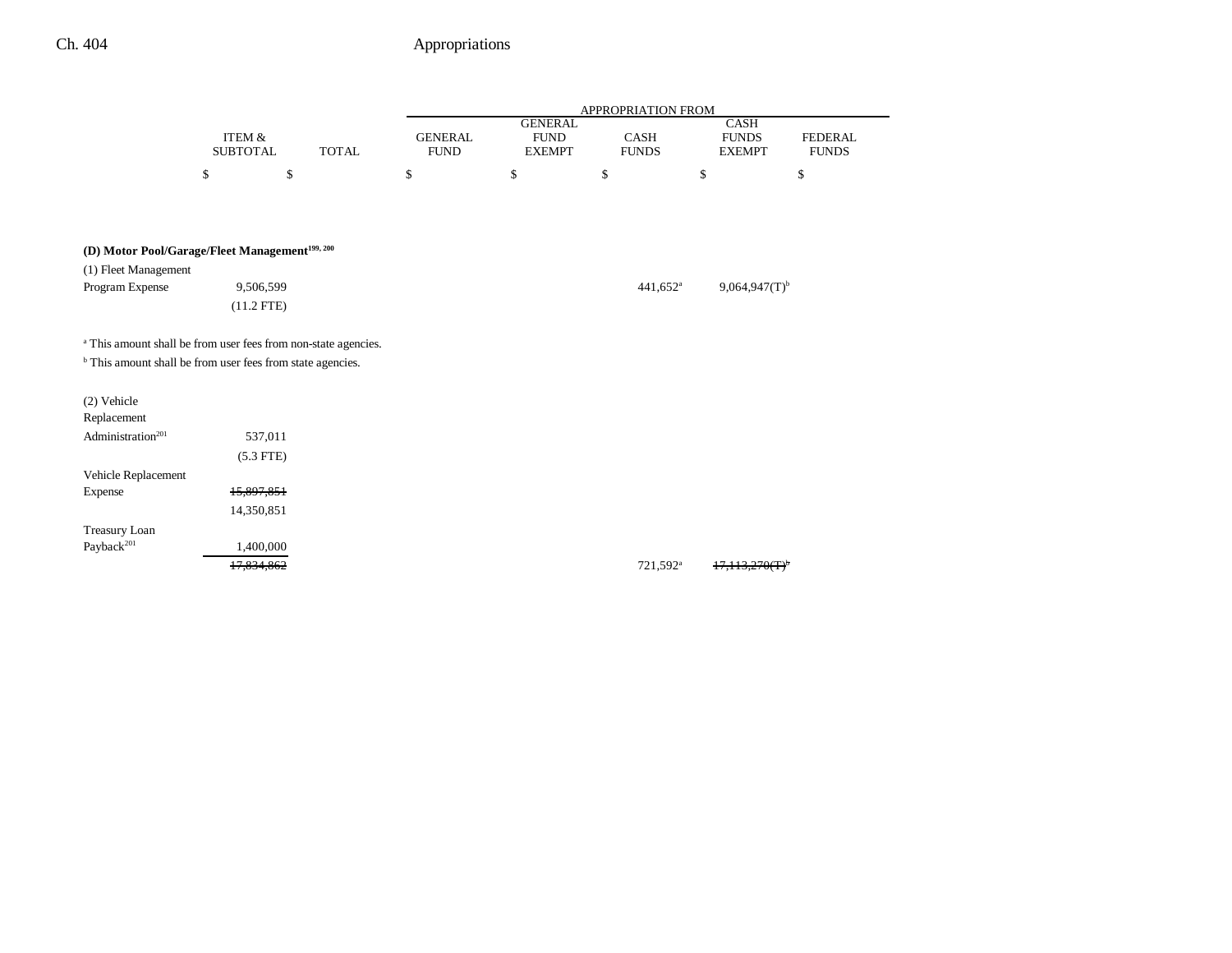#### 16,287,862 15,566,270(T)<sup>b</sup>

a Of this amount, \$161,340(T) shall be from Correctional Industries, \$169,192(T) shall be from user fees from the Colorado State Lottery, and \$391,060 shall be from user fees from other non-state agencies.

**b** This amount shall be from user fees from state agencies.

#### **(E) Mail Services**

| <b>Personal Services</b>  | 945.580      |             |  |  |  |  |                    |
|---------------------------|--------------|-------------|--|--|--|--|--------------------|
|                           | $(33.4$ FTE) |             |  |  |  |  |                    |
| <b>Operating Expenses</b> | 4,667,373    |             |  |  |  |  |                    |
|                           | 5,612,953    | $410,000^a$ |  |  |  |  | $5,202,953(T)^{b}$ |

a Of this amount, \$42,834(T) shall be from user fees from Correctional Industries and \$367,166 shall be from user fees from other non-state agencies.

**b** This amount shall be from user fees from state agencies.

| (F) Central<br><b>Collections</b> |              |
|-----------------------------------|--------------|
| <b>Personal Services</b>          | 664,421      |
|                                   | $(18.0$ FTE) |
| <b>Operating Expenses</b>         | 291,498      |
| Collection of Debts Due           |              |
| to the State                      | 15,499       |
|                                   | 971,418      |

a This amount shall be from collection fees assessed to individuals.

b This amount shall be from collection receipts previously booked as cash.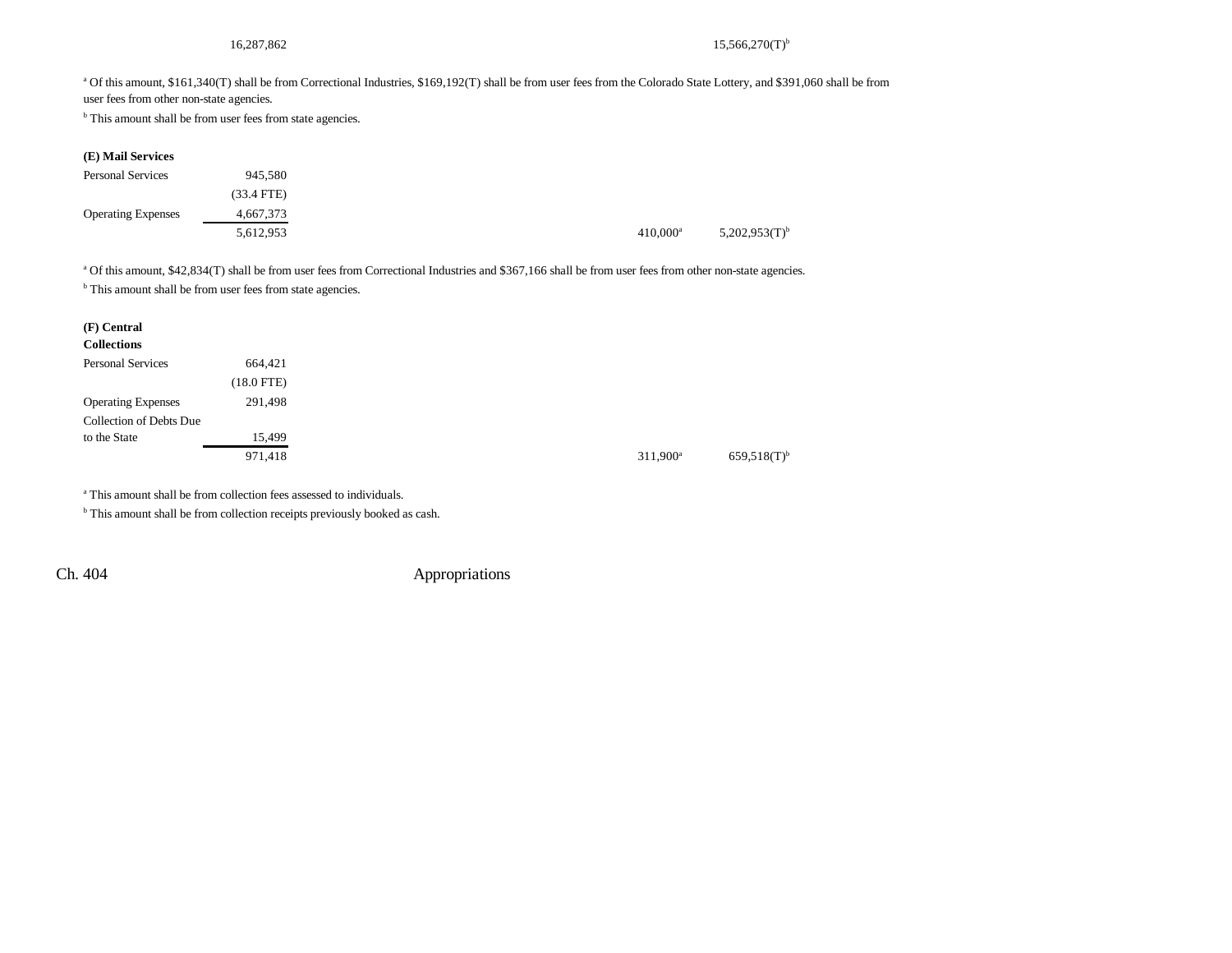|                           |                           |              | APPROPRIATION FROM            |                                                |                      |                                              |                                |
|---------------------------|---------------------------|--------------|-------------------------------|------------------------------------------------|----------------------|----------------------------------------------|--------------------------------|
|                           | ITEM &<br><b>SUBTOTAL</b> | <b>TOTAL</b> | <b>GENERAL</b><br><b>FUND</b> | <b>GENERAL</b><br><b>FUND</b><br><b>EXEMPT</b> | CASH<br><b>FUNDS</b> | <b>CASH</b><br><b>FUNDS</b><br><b>EXEMPT</b> | <b>FEDERAL</b><br><b>FUNDS</b> |
|                           | \$<br>\$                  |              | \$                            | \$                                             | \$                   | \$                                           | \$                             |
|                           |                           |              |                               |                                                |                      |                                              |                                |
|                           |                           | 39,608,025   |                               |                                                |                      |                                              |                                |
|                           |                           | 38,264,807   |                               |                                                |                      |                                              |                                |
|                           |                           |              |                               |                                                |                      |                                              |                                |
| (6) ACCOUNTS AND CONTROL  |                           |              |                               |                                                |                      |                                              |                                |
| <b>Personal Services</b>  | 1,750,879                 |              |                               |                                                |                      |                                              |                                |
|                           | $(27.0$ FTE)              |              |                               |                                                |                      |                                              |                                |
| <b>Operating Expenses</b> | 102,220                   |              |                               |                                                |                      |                                              |                                |
| <b>Statewide Contract</b> |                           |              |                               |                                                |                      |                                              |                                |
| Management                | 3,000                     |              |                               |                                                |                      |                                              |                                |
| <b>Statewide Contract</b> |                           |              |                               |                                                |                      |                                              |                                |
| Management Legal          |                           |              |                               |                                                |                      |                                              |                                |
| Services for 300 hours    | 15,861                    |              |                               |                                                |                      |                                              |                                |
|                           |                           | 1,871,960    | 849,649                       |                                                |                      | $1,022,311(T)^{a}$                           |                                |

 $\overline{\phantom{a}}$ 

a Of this amount, \$873,818 shall be from statewide indirect cost recoveries from the Department of Transportation pursuant to Section 43-1-113 (8) (a), C.R.S., \$132,349 shall be from statewide indirect cost recoveries from the Department of State, and \$16,144 shall be from statewide indirect cost recoveries from the Department of Labor and Employment.

**(7) COLORADO INFORMATION TECHNOLOGY SERVICES**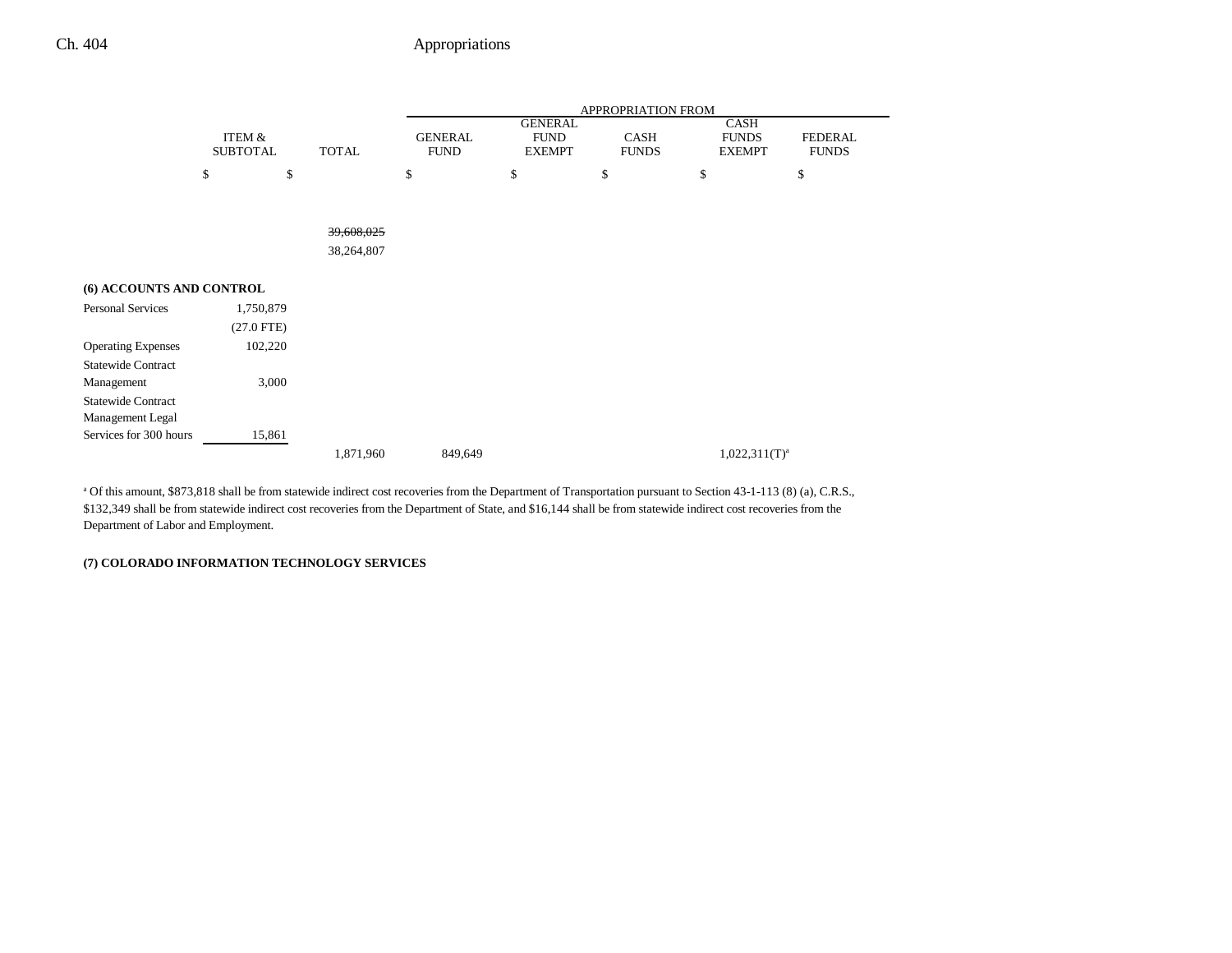| (A) Business Services       |                                                                       |              |                 |        |
|-----------------------------|-----------------------------------------------------------------------|--------------|-----------------|--------|
| <b>Personal Services</b>    | 473,821                                                               |              |                 |        |
|                             | $(8.0$ FTE $)$                                                        |              |                 |        |
| <b>Operating Expenses</b>   | 14,208                                                                |              |                 |        |
|                             | 488,029                                                               | 330,344      | $157,685(T)^a$  |        |
|                             | <sup>a</sup> This amount shall be from user fees from state agencies. |              |                 |        |
| (B) Customer Service        |                                                                       |              |                 |        |
| <b>Personal Services</b>    | 569,283                                                               |              |                 |        |
|                             | $(10.0$ FTE)                                                          |              |                 |        |
| <b>Operating Expenses</b>   | 15,046                                                                |              |                 |        |
|                             | 584,329                                                               | 100,833      | $483,496(T)^a$  |        |
|                             | <sup>a</sup> This amount shall be from user fees from state agencies. |              |                 |        |
| (C) Communications Services |                                                                       |              |                 |        |
| <b>Personal Services</b>    | 2,676,893                                                             | 2,608,017    | $68,876(T)^a$   |        |
|                             |                                                                       | $(44.0$ FTE) | $(1.0$ FTE)     |        |
| <b>Operating Expenses</b>   | 161,067                                                               | 161,067      |                 |        |
| Utilities                   | 94,223                                                                | 94,223       |                 |        |
| <b>Local Systems</b>        |                                                                       |              |                 |        |
| Development                 | 90,000                                                                |              | $37,732(T)^{b}$ | 52,268 |
|                             | 3,022,183                                                             |              |                 |        |
|                             |                                                                       |              |                 |        |

<sup>a</sup> This amount shall be from the Department of Public Health and Environment from unexpended moneys in the Emergency Medical Services Account within the Highway Users Tax Fund that are not distributed to counties pursuant to Section 25-3.5-603(2), C.R.S.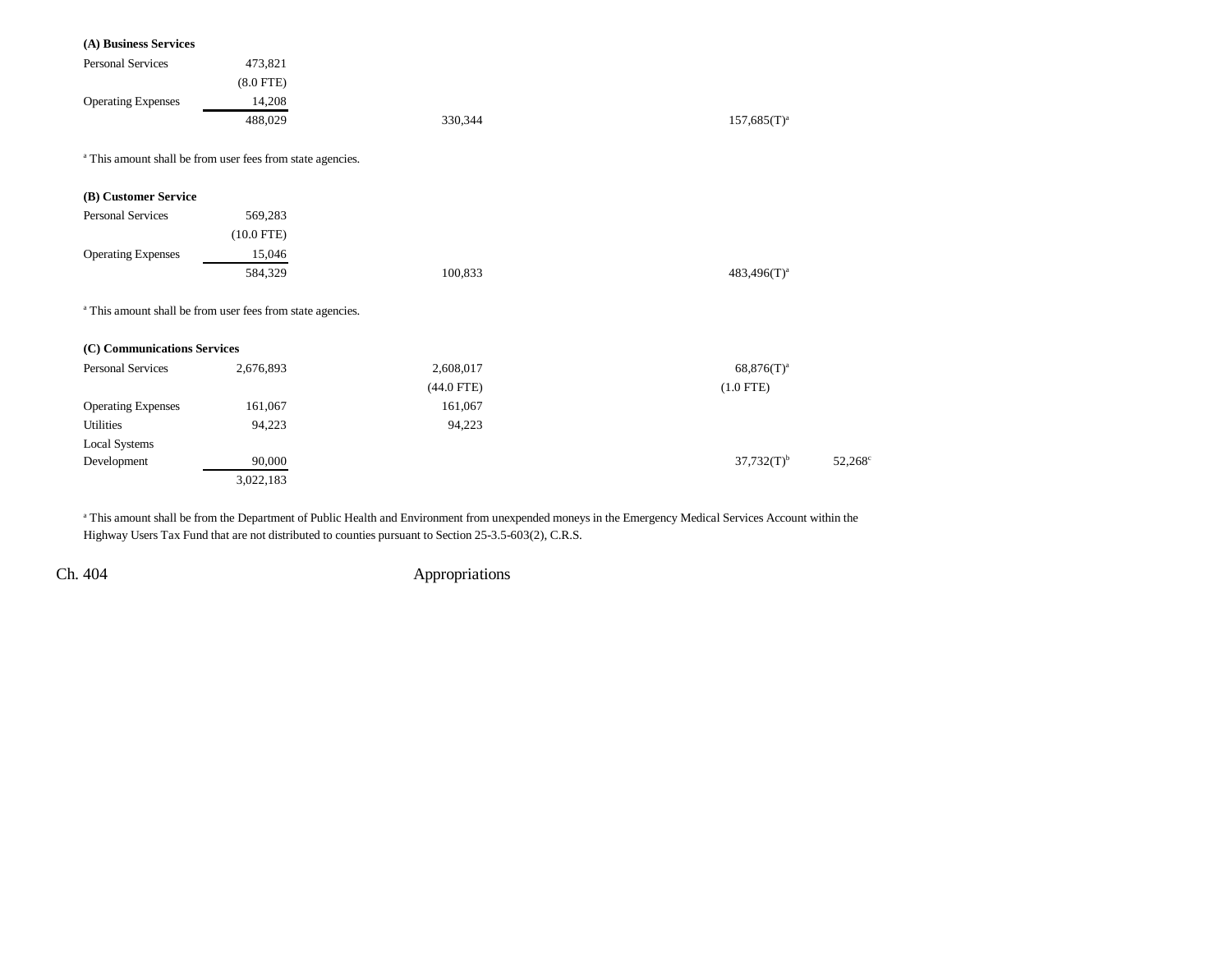|                 |              | APPROPRIATION FROM |                |              |               |                |  |  |  |
|-----------------|--------------|--------------------|----------------|--------------|---------------|----------------|--|--|--|
|                 |              |                    | <b>GENERAL</b> |              | <b>CASH</b>   |                |  |  |  |
| ITEM &          |              | <b>GENERAL</b>     | <b>FUND</b>    | CASH         | <b>FUNDS</b>  | <b>FEDERAL</b> |  |  |  |
| <b>SUBTOTAL</b> | <b>TOTAL</b> | <b>FUND</b>        | <b>EXEMPT</b>  | <b>FUNDS</b> | <b>EXEMPT</b> | <b>FUNDS</b>   |  |  |  |
|                 |              |                    |                |              |               |                |  |  |  |

<sup>b</sup> This amount shall be from user fees from state agencies.

c This amount reflects funds anticipated to be received from the National Oceanic and Atmospheric Administration (NOAA), and is reflected for information only.

| (D) Network Services      |              |
|---------------------------|--------------|
| Personal Services         | 1,113,031    |
|                           | $(18.0$ FTE) |
| <b>Operating Expenses</b> | 7,266,147    |
| Capitol Complex           |              |
| Telephone and             |              |
| Communications            |              |
| Equipment                 | 2,918,121    |
| Long Distance             |              |
| Telephone                 | 6,412,510    |
| Toll-free Telephone       |              |
| Access to Members of      |              |
| the General Assembly      | 25,000       |
| <b>Indirect Cost</b>      |              |
| Assessment                | 720,292      |
|                           | 18,455,101   |
|                           |              |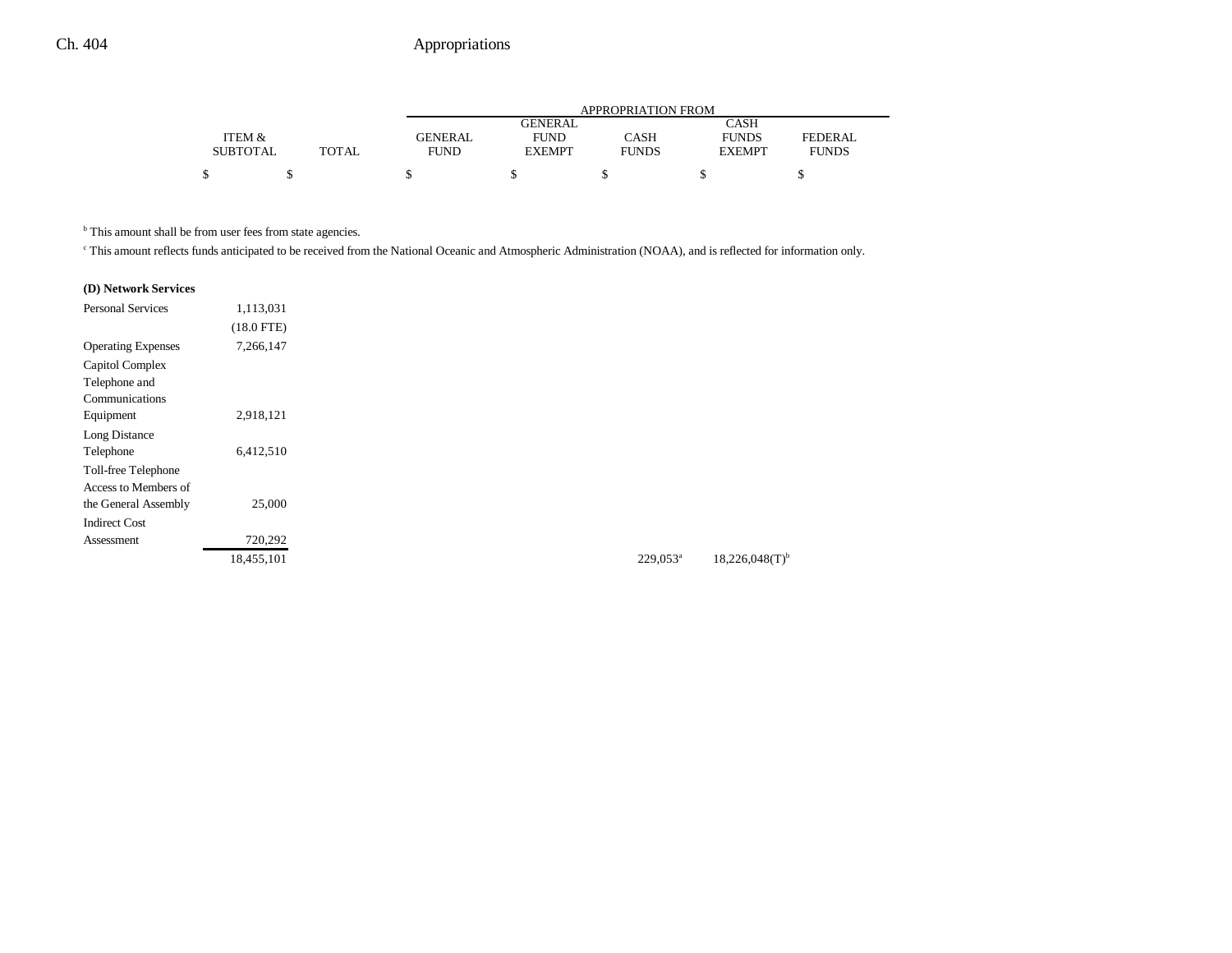<sup>a</sup> Of this amount, \$35,499(T) shall be from Correctional Industries, \$18,119(T) shall be from the Colorado State Lottery, and \$175,435 shall be from other user fees from non-state agencies.

<sup>b</sup> Of this amount, \$25,000 shall be from the Legislative Department and \$18,201,048 shall be from user fees from other state agencies.

| $(E)$ Computer<br><b>Services</b> |              |
|-----------------------------------|--------------|
| <b>Personal Services</b>          | 3,970,909    |
|                                   | $(89.0$ FTE) |
| Operating Expenses <sup>202</sup> | 4,948,565    |
| Utilities                         | 9,350        |
| Rental, Lease, or                 |              |
| Lease/Purchase of                 |              |
| Central Processing Unit           | 432,543      |
| <b>Subsystem Operating</b>        |              |
| Expenses                          | 1,289,679    |
| <b>Additional Disk Space</b>      | 145,976      |
|                                   | 10,797,022   |

a Of this amount, \$22,700 shall be from the Colorado Student Loan Program, \$3,352(T) shall be from the Colorado State Lottery, \$1,593(T) shall be from Correctional Industries, and \$37,446 shall be from various local governments and other sources of cash revenue.

**b** This amount shall be from user fees from state agencies.

| (F) Information/Archival Services |            |         |                  |                           |  |  |  |  |
|-----------------------------------|------------|---------|------------------|---------------------------|--|--|--|--|
| <b>Personal Services</b>          | 796.118    | 434.834 | $89.147^{\circ}$ | $272,137(T)$ <sup>b</sup> |  |  |  |  |
|                                   | (15.0 FTE) |         |                  |                           |  |  |  |  |
| <b>Operating Expenses</b>         | 52.723     | 43,813  |                  | $8.910(T)^{b}$            |  |  |  |  |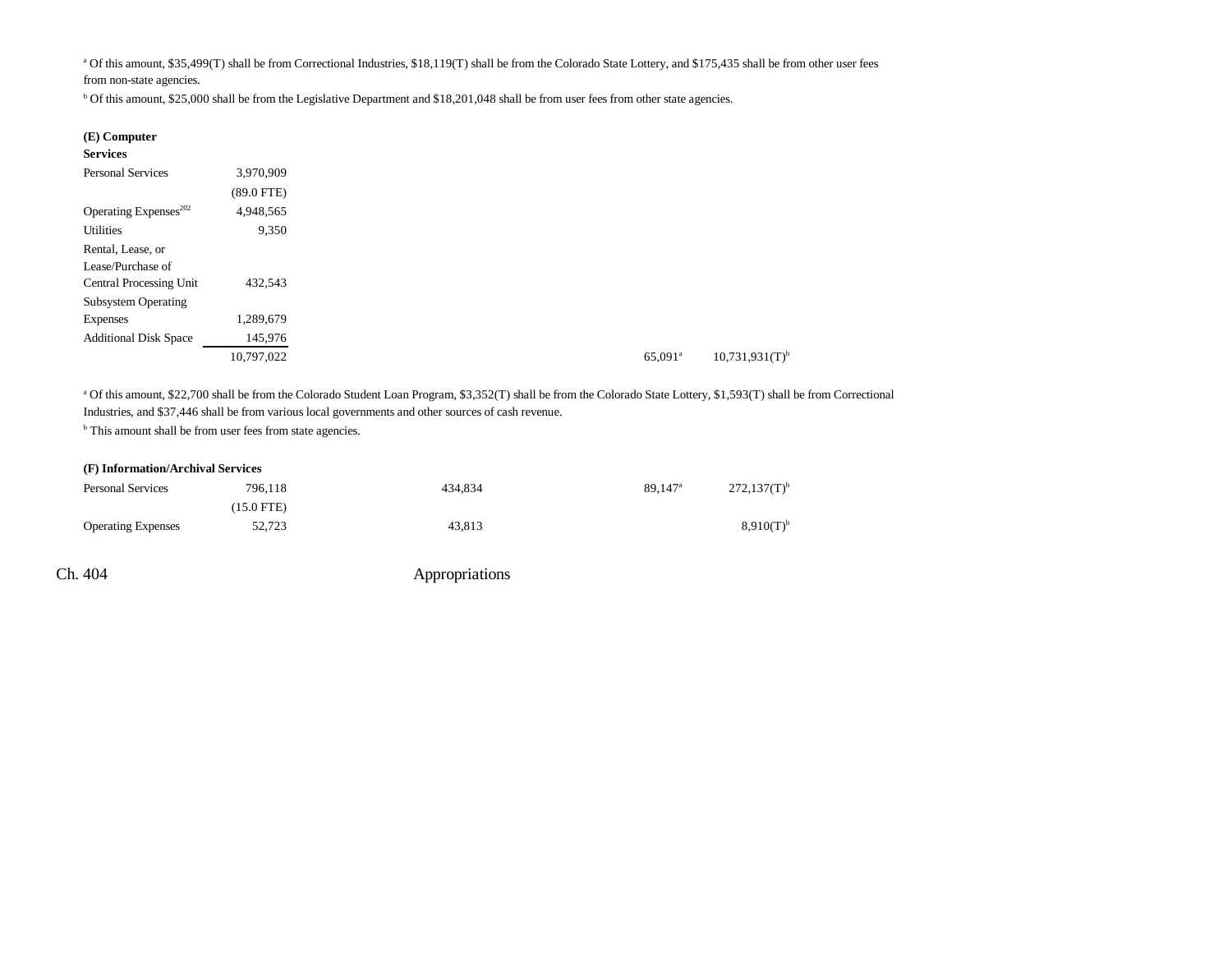|                                                                           |                       |              |                     |                               | APPROPRIATION FROM |                      |                |
|---------------------------------------------------------------------------|-----------------------|--------------|---------------------|-------------------------------|--------------------|----------------------|----------------|
|                                                                           | ITEM &                |              | <b>GENERAL</b>      | <b>GENERAL</b><br><b>FUND</b> | CASH               | CASH<br><b>FUNDS</b> | <b>FEDERAL</b> |
|                                                                           | <b>SUBTOTAL</b>       | <b>TOTAL</b> | <b>FUND</b>         | <b>EXEMPT</b>                 | <b>FUNDS</b>       | <b>EXEMPT</b>        | <b>FUNDS</b>   |
|                                                                           | \$                    | \$           | \$                  | \$                            | \$                 | \$                   | \$             |
|                                                                           |                       |              |                     |                               |                    |                      |                |
| Microfilming of                                                           |                       |              |                     |                               |                    |                      |                |
| <b>Permanent Records</b>                                                  | 9,372                 |              | 9,372               |                               |                    |                      |                |
|                                                                           | 858,213               |              |                     |                               |                    |                      |                |
|                                                                           |                       |              |                     |                               |                    |                      |                |
| <sup>a</sup> This amount shall be from user fees from non-state agencies. |                       |              |                     |                               |                    |                      |                |
| <sup>b</sup> These amounts shall be from user fees from state agencies.   |                       |              |                     |                               |                    |                      |                |
| (G) Application                                                           |                       |              |                     |                               |                    |                      |                |
| <b>Services</b>                                                           |                       |              |                     |                               |                    |                      |                |
| Program Expenses                                                          | 4 <del>,914,537</del> |              |                     |                               |                    |                      |                |
|                                                                           | 4,908,483             |              |                     |                               |                    |                      |                |
|                                                                           | $(42.5$ FTE)          |              |                     |                               |                    |                      |                |
| Reinvestment Reserve <sup>203</sup>                                       | 97,500                |              |                     |                               |                    |                      |                |
|                                                                           | 5,012,037             |              | <del>914.537.</del> |                               |                    | $97,500(T)^a$        |                |
|                                                                           | 5,005,983             |              | 4,908,483           |                               |                    |                      |                |

a This amount shall be from savings identified within Application Services at the end of fiscal year 1998-99.

39,216,914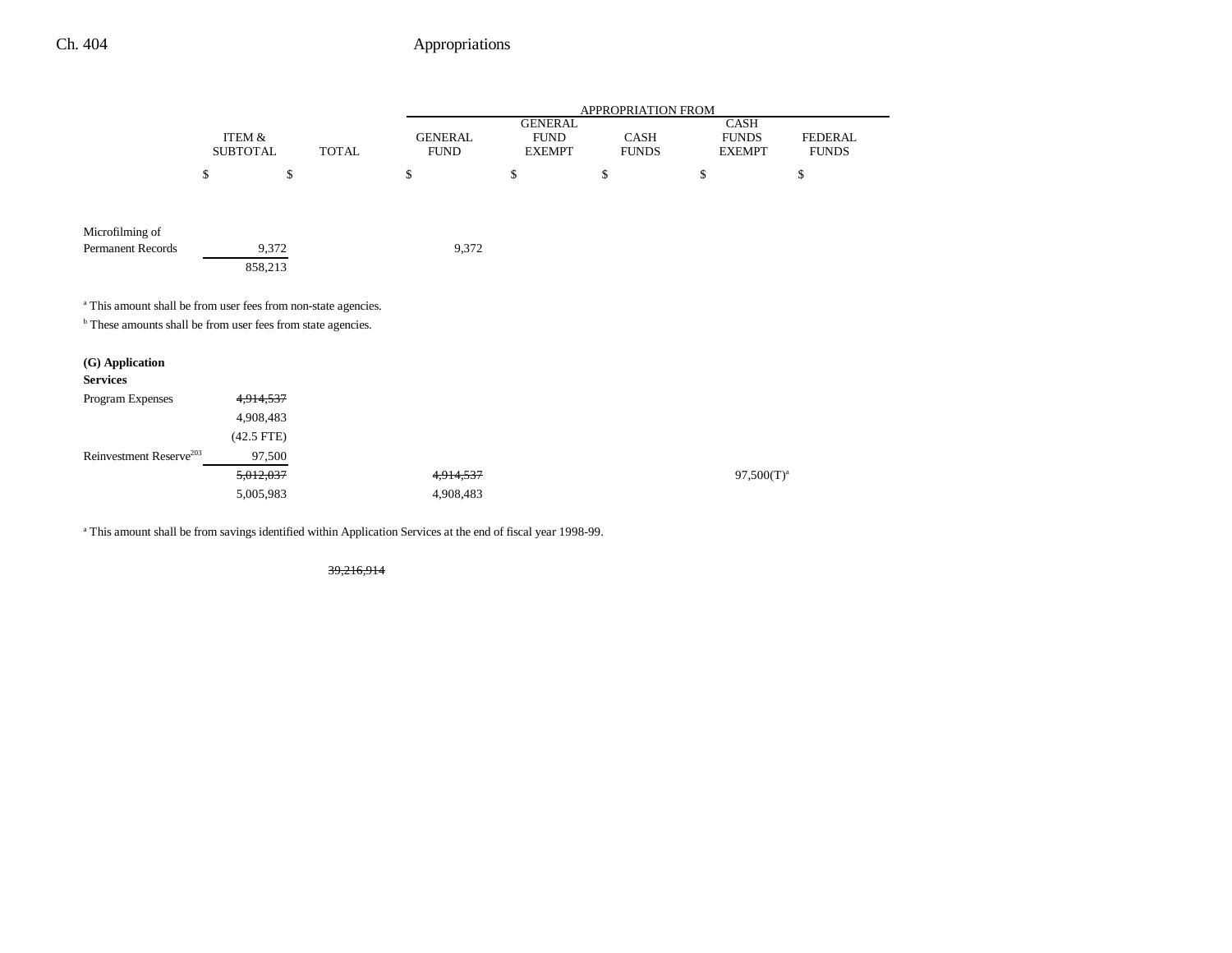### **(8) CAPITOL COMPLEX**

|  |  |  |  | (A) Housekeeping, Grounds, and Physical Plant |
|--|--|--|--|-----------------------------------------------|
|--|--|--|--|-----------------------------------------------|

| <b>Personal Services</b>  | 2,509,092          |         |                              |
|---------------------------|--------------------|---------|------------------------------|
|                           | $(66.8$ FTE)       |         |                              |
| <b>Operating Expenses</b> | <del>724,086</del> |         |                              |
|                           | 614,774            |         |                              |
| Utilities                 | 2,050,098          |         |                              |
| Custodial and Security    |                    |         |                              |
| Contracts                 | 671,239            |         |                              |
| Tree Care                 | 15,000             |         |                              |
| Capitol Complex           |                    |         |                              |
| Repairs                   | 61,400             |         |                              |
|                           | 6,030,915          | 110,639 | $5,920,276$ (T) <sup>*</sup> |
|                           | 5,921,603          |         | $5,810,964(T)^3$             |
|                           |                    |         |                              |

<sup>a</sup> This amount shall be from lease payments by the state agency occupants of the Capitol Complex.

| (B) State Services Building in Grand Junction |  |  |
|-----------------------------------------------|--|--|
|-----------------------------------------------|--|--|

| <b>Personal Services</b>  | 56,706      |    |
|---------------------------|-------------|----|
|                           | $(1.0$ FTE) |    |
| <b>Operating Expenses</b> | 77,019      |    |
| <b>Utilities</b>          | 52,078      |    |
|                           | 185,803     | 5. |

 $180,215(T)^{b}$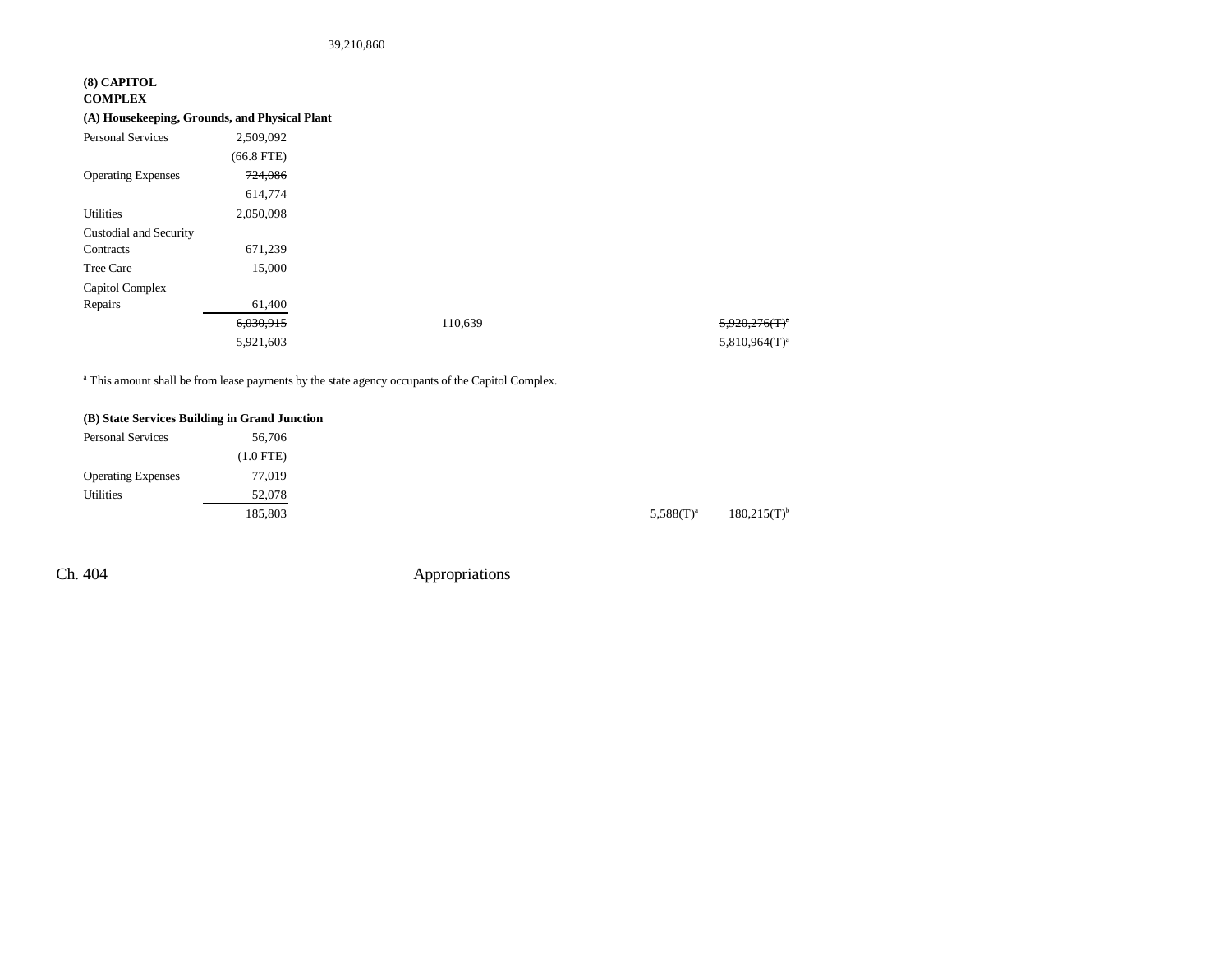|                 |       | APPROPRIATION FROM |                |              |               |              |  |
|-----------------|-------|--------------------|----------------|--------------|---------------|--------------|--|
|                 |       |                    | <b>GENERAL</b> |              | CASH          |              |  |
| ITEM &          |       | <b>GENERAL</b>     | <b>FUND</b>    | CASH         | <b>FUNDS</b>  | FEDERAL      |  |
| <b>SUBTOTAL</b> | TOTAL | <b>FUND</b>        | <b>EXEMPT</b>  | <b>FUNDS</b> | <b>EXEMPT</b> | <b>FUNDS</b> |  |
|                 |       |                    |                |              |               |              |  |
|                 |       |                    |                |              |               |              |  |

a This amount shall be from lease payments from the Department of Higher Education for the Colorado State University Forest Service.

b This amount shall be from lease payments by the state agency occupants of the Grand Junction State Office Building.

| (C) Camp George<br>West <sup>204</sup> |             |
|----------------------------------------|-------------|
| <b>Personal Services</b>               | 60,870      |
|                                        | $(1.0$ FTE) |
| <b>Operating Expenses</b>              | 130,900     |
| <b>Utilities</b>                       | 241,000     |
|                                        | 432,770     |

<sup>a</sup> Of this amount, \$28,367(T) shall be from lease and utility payments from Correctional Industries and \$8,000 shall be from lease and utility payments from other non-state agency occupants of Camp George West.

**b** This amount shall be from lease and utility payments by the state agency occupants of Camp George West.

#### 6,649,488

6,540,176

**(9) PURCHASING AND STATE BUILDINGS**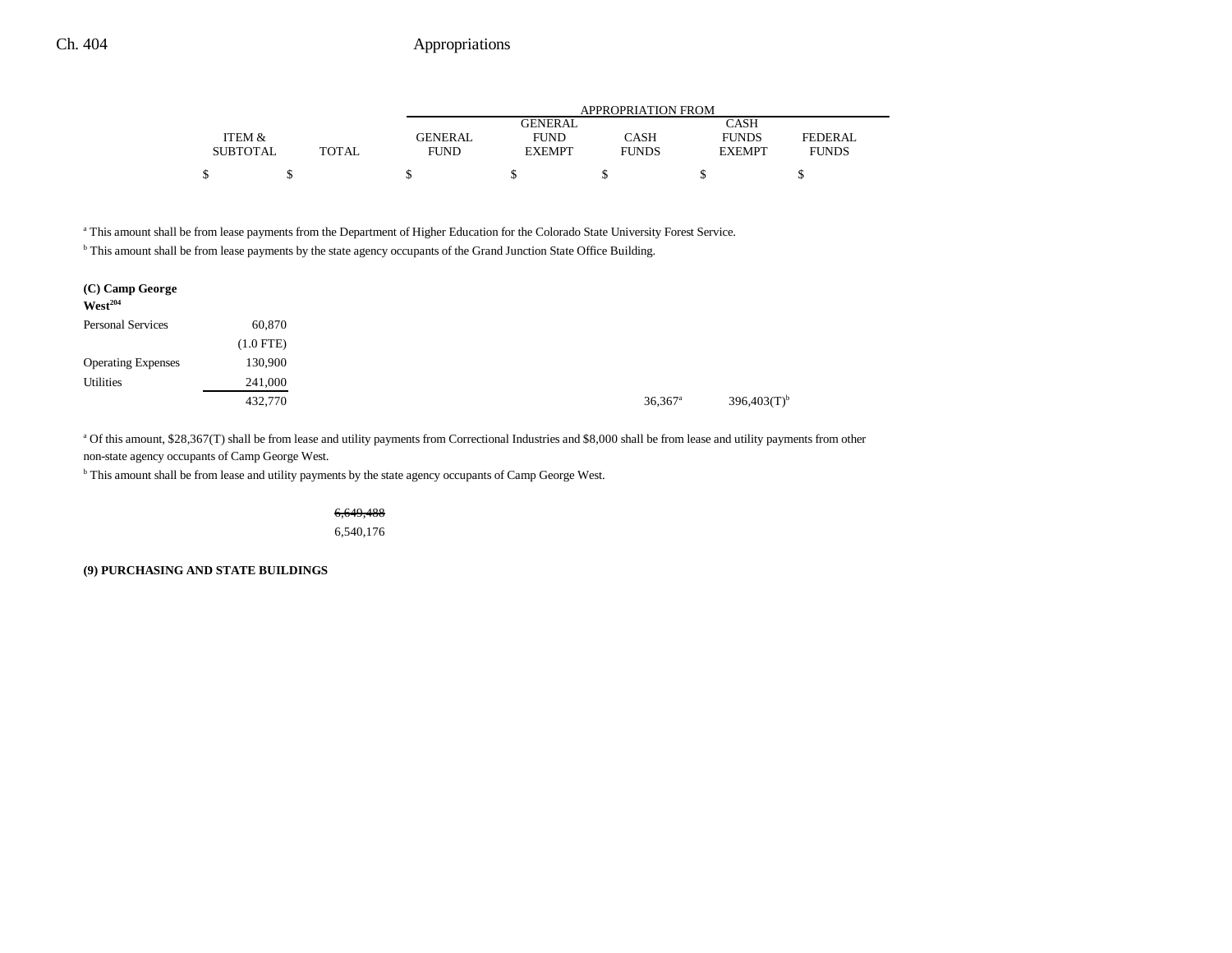| <b>Personal Services</b>                                                                                | 879,426        |               |              |                           |                             |          |
|---------------------------------------------------------------------------------------------------------|----------------|---------------|--------------|---------------------------|-----------------------------|----------|
|                                                                                                         | $(16.0$ FTE)   |               |              |                           |                             |          |
| <b>Operating Expenses</b>                                                                               | 34,714         |               |              |                           |                             |          |
| <b>Supplier Database</b>                                                                                | 155,000        |               |              |                           |                             |          |
| Coordination of Capital                                                                                 |                |               |              |                           |                             |          |
| Construction and                                                                                        |                |               |              |                           |                             |          |
| <b>Controlled Maintenance</b>                                                                           |                |               |              |                           |                             |          |
| Requests                                                                                                | 285,420        |               |              |                           |                             |          |
|                                                                                                         | $(4.0$ FTE $)$ |               |              |                           |                             |          |
|                                                                                                         |                | 1,354,560     | 1,199,560    | $155,000^a$               |                             |          |
| <sup>a</sup> This amount shall be from the Supplier Database Cash Fund.<br>(10) ADMINISTRATIVE HEARINGS |                |               |              |                           |                             |          |
|                                                                                                         |                |               |              |                           |                             |          |
| <b>Personal Services</b>                                                                                | 2,566,735      |               |              |                           |                             |          |
|                                                                                                         | $(38.8$ FTE)   |               |              |                           |                             |          |
| <b>Operating Expenses</b>                                                                               | 143,834        |               |              |                           |                             |          |
|                                                                                                         |                | 2,710,569     |              |                           | $2,710,569(T)^{a}$          |          |
| <sup>a</sup> This amount shall be from user fees from state agencies.                                   |                |               |              |                           |                             |          |
| <b>TOTALS PART XV</b>                                                                                   |                |               |              |                           |                             |          |
| (PERSONNEL)5,6                                                                                          |                | \$150,403,551 | \$17,484,091 | \$11,048,699 <sup>a</sup> | \$121,818,493               | \$52,268 |
|                                                                                                         |                | \$148,951,021 |              |                           | $$120,365,963$ <sup>a</sup> |          |
|                                                                                                         |                |               |              |                           |                             |          |

<sup>a</sup> Of these amounts,  $$123,569,646$  \$122,117,116 contains a (T) notation.

Ch. 404 **Appropriations** 

 $\overline{\phantom{0}}$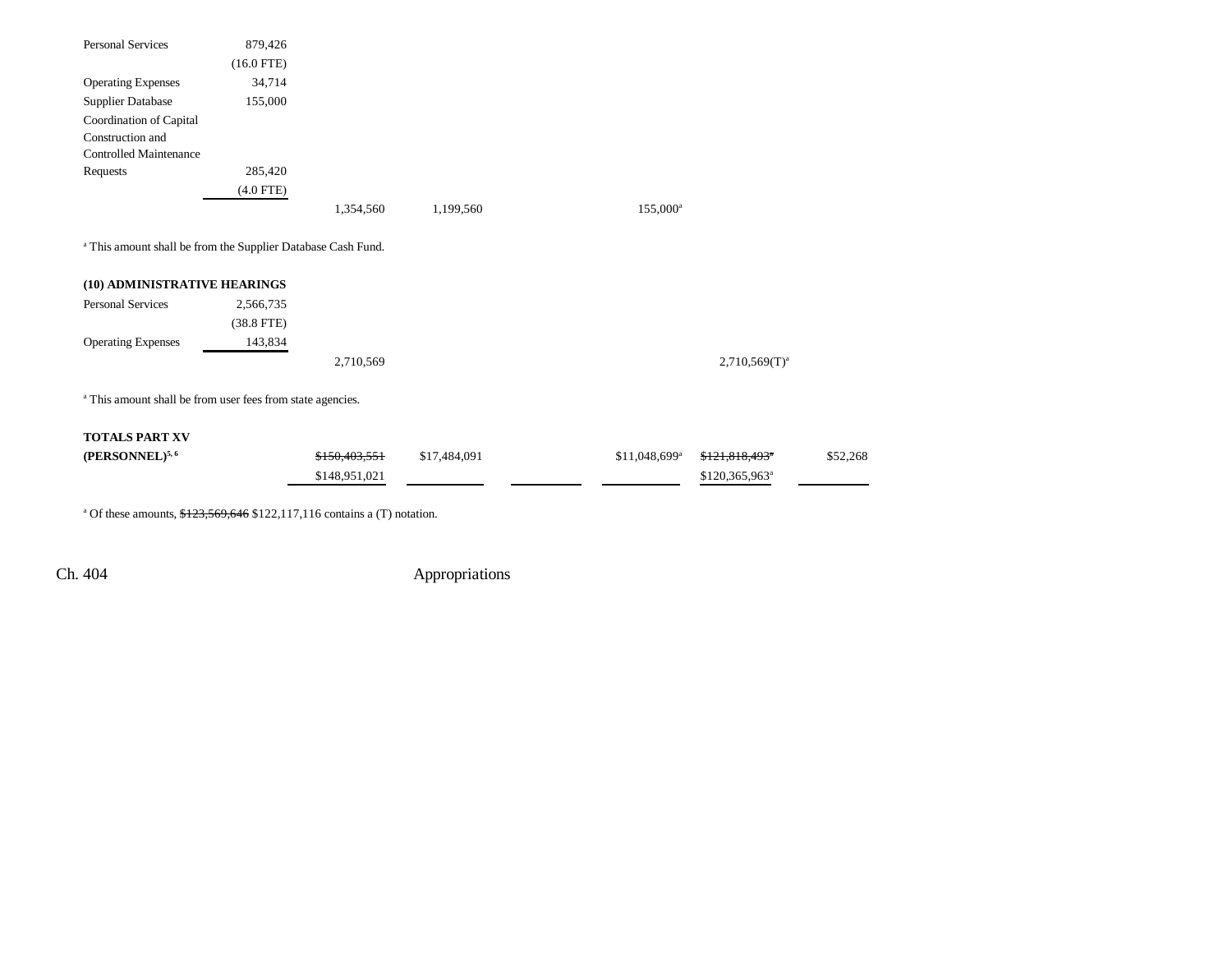|                 |              | APPROPRIATION FROM |               |              |               |              |  |
|-----------------|--------------|--------------------|---------------|--------------|---------------|--------------|--|
|                 |              |                    | GENERAL       |              | CASH          |              |  |
| ITEM &          |              | GENERAL            | <b>FUND</b>   | CASH         | <b>FUNDS</b>  | FEDERAL.     |  |
| <b>SUBTOTAL</b> | <b>TOTAL</b> | <b>FUND</b>        | <b>EXEMPT</b> | <b>FUNDS</b> | <b>EXEMPT</b> | <b>FUNDS</b> |  |
|                 |              |                    |               |              |               |              |  |

**FOOTNOTES** -- The following statements are referenced to the numbered footnotes throughout section 2.

- 5 (Governor lined through this provision. See L. 99, p. 2245.)
- 6 All Departments, Totals -- The General Assembly requests that copies of all reports requested in other footnotes contained in this act be delivered to the Joint Budget Committee and the majority and minority leadership in each house of the General Assembly. Each principal department of the state shall produce its rules and regulations in an electronic format that is suitable for public access through electronic means. Such rules and regulations in such format shall be submitted to the Office of Legislative Legal Services for publishing on the Internet. It is the intent of the General Assembly that this be done within existing resources.
- 35 (Governor lined through this provision. See L. 99, p. 2247.)
- 40(Governor lined through this provision. See L. 99, p. 2248.)
- 41 (Governor lined through this provision. See L. 99, p. 2248.)
- 42 Governor Lieutenant Governor State Planning and Budgeting, Office of State Planning and Budgeting; and Department of Personnel, Information Management Commission -- It is the intent of the General Assembly that the Commission on Information Management, in conjunction with the Office of State Planning and Budgeting, submit a priority list for all state information technology projects requested in the FY 2000-01 budget requests by November 1,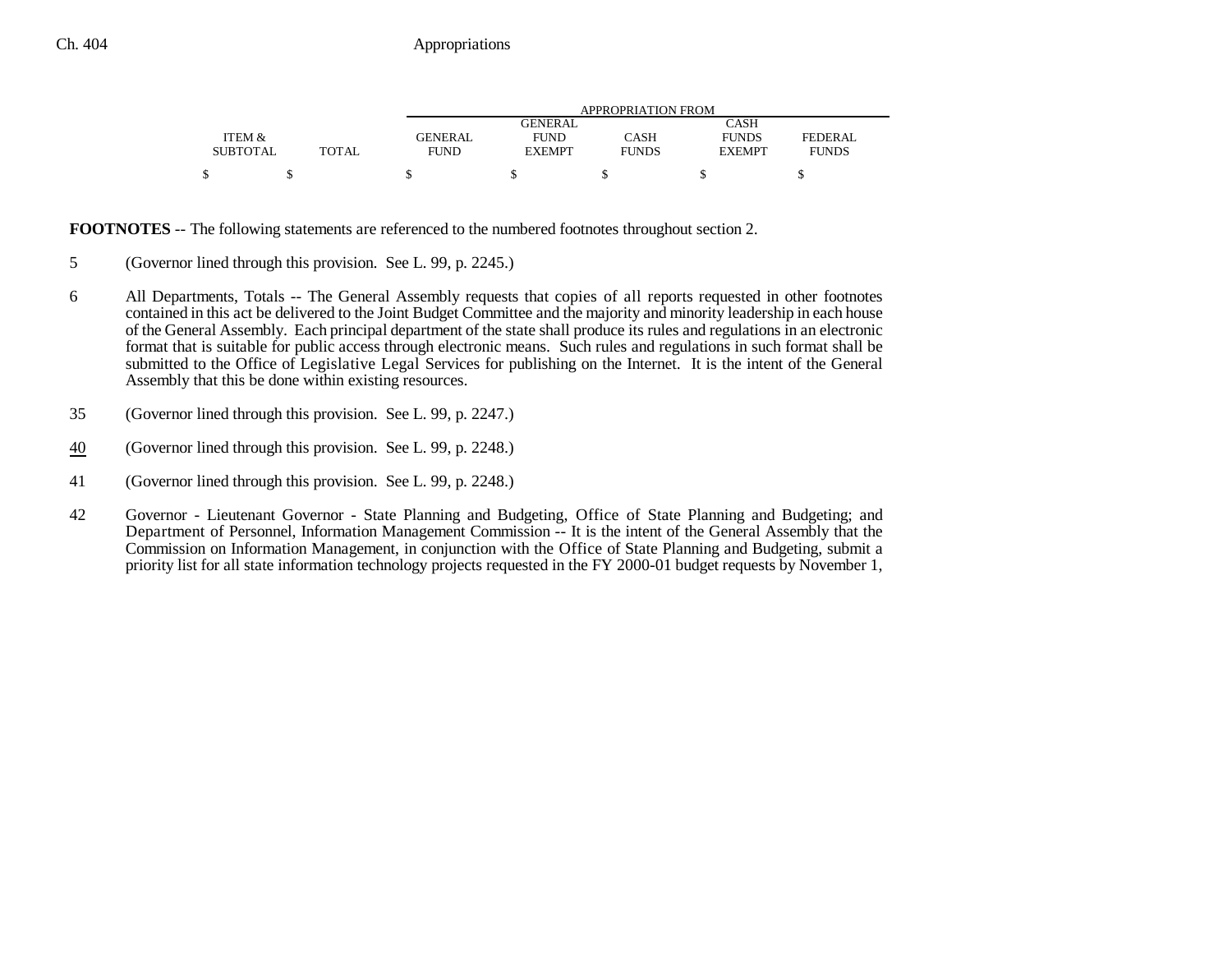1999.

- 193(Governor lined through this provision. See L. 99, p. 2252.)
- 194(Governor lined through this provision. See L. 99, p. 2252.)
- 195 Department of Personnel, Executive Director's Office, Information Technology Asset Maintenance -- It is the intent of the General Assembly that this appropriation is only for FY 1999-2000. In addition, the Department is requested to submit a report to the Joint Budget Committee by January 1, 2000, detailing how the information technology replacement plan funded in this line item has increased operational efficiencies.
- 196 Department of Personnel, Human Resource Services -- The Department is requested to provide the Joint Budget Committee with a comprehensive feasibility study for the cost of an integrated human resource and cost-accounting system. This report should be submitted no later than March 1, 2000, with quarterly updates provided subsequent to the final report starting on July 15, 1999, for the prior three month's activity, with other quarterly updates due on October 15, 1999, and January 15, 2000.
- 197 Department of Personnel, Human Resource Services, Services Section, Performance Based Pay Personal Services -- It is the intent of the General Assembly that the funds and FTE appropriated for this line are for the implementation of the performance-based pay plan required by H.B. 96-1262 and the funds and FTE will be eliminated after June 30, 2001.
- 197a DEPARTMENT OF PERSONNEL, HUMAN RESOURCE SERVICES, BENEFITS, DEFINED CONTRIBUTION PLANS -- IT IS THE INTENT OF THE GENERAL ASSEMBLY THAT THE RESTRICTION FOR THE DEFINED CONTRIBUTION PLAN OVEREXPENDITUREIN FY 1998-99 SHALL BE RELEASED UPON COLLECTION OF THE REVENUE SHORTFALL.
- 198 (Governor lined through this provision. See L. 99, p. 2252.)
- 199 Department of Personnel, Central Services, Motor Pool/Garage/Fleet Management -- The Department is requested to provide the Joint Budget Committee with a reconciled and consolidated report of the vehicles it intends to replace in FY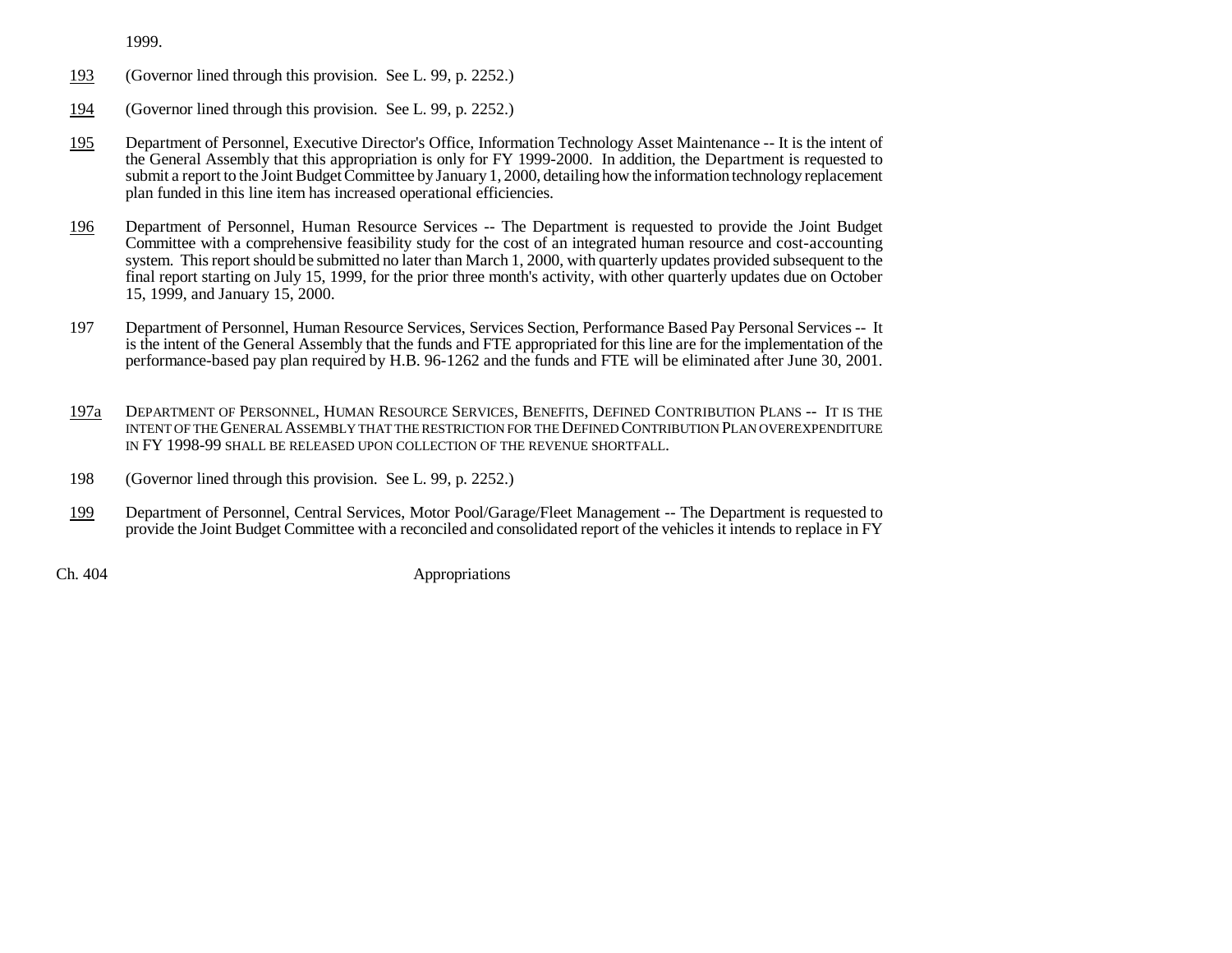|                 |              | APPROPRIATION FROM |               |              |               |              |  |
|-----------------|--------------|--------------------|---------------|--------------|---------------|--------------|--|
|                 |              |                    | GENERAL       |              | CASH          |              |  |
| ITEM &          |              | GENERAL            | <b>FUND</b>   | CASH         | <b>FUNDS</b>  | FEDERAL      |  |
| <b>SUBTOTAL</b> | <b>TOTAL</b> | <b>FUND</b>        | <b>EXEMPT</b> | <b>FUNDS</b> | <b>EXEMPT</b> | <b>FUNDS</b> |  |
|                 |              |                    |               |              |               |              |  |

1999-2000 compared to those specific vehicles approved by the General Assembly for replacement or addition.

- 200 Department of Personnel, Central Services, Motor Pool/Garage/Fleet Management -- It is the intent of the General Assembly that the Department of Personnel determine the number of vehicle replacements and additions based upon the amount appropriated for that purpose rather than determine the amount of the appropriation base upon the number of vehicle replacements and additions approved by the General Assembly. Any variance should be reported to the Joint Budget Committee, including an explanation of the reasons why the Department was not able to acquire the approved number of vehicle replacements and additions.
- 201(Governor lined through this provision. See L. 99, p. 2252.)
- 202 Department of Personnel, Colorado Information Technology Services, Computer Services, Operating Expenses -- It is the intent of the General Assembly that Computer Services develop a business plan which contains a reasonable set of priorities for the recovery of State computer systems. This plan will have to be accepted by all agency executives and approved by the Commission on Information Management prior to expenditure of any funds associated with the expansion of the current disaster recovery system. Computer Services should resubmit its request for expansion of the disaster recovery system to the Joint Budget Committee once the business plan has been approved by the Commission on Information Management.
- 203 Department of Personnel, Colorado Information Technology Services, Application Services, Reinvestment Reserve -- It is the intent of the General Assembly that a reinvestment reserve be continued to support the objectives outlined in